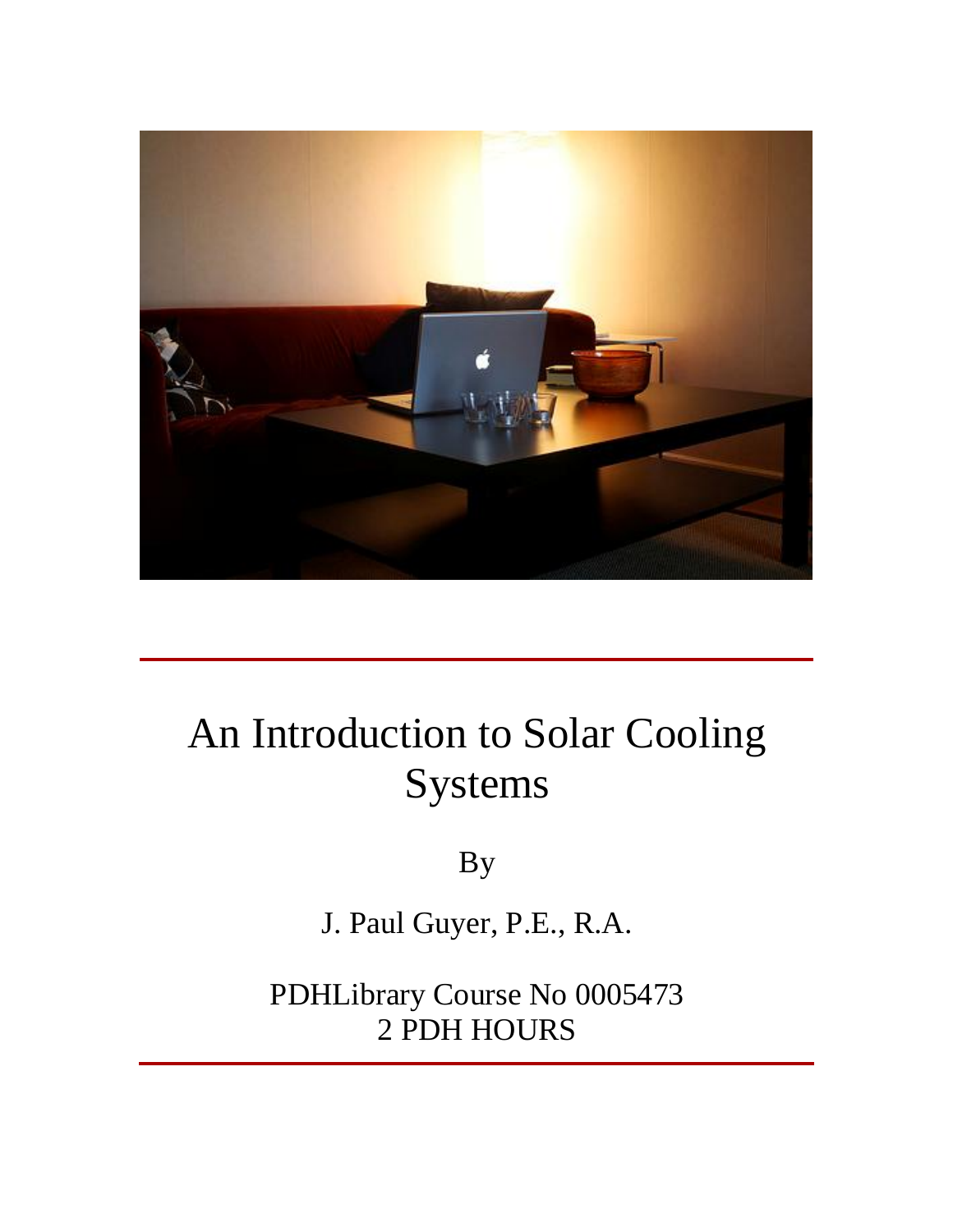# **Introduction** An Introduction<br>to Solar Cooling Systems



**G u ye r P a r t n e r s 4 4 2 4 0 C lu b h o u s e D r i v e E l M a c e r o ,C A 9 5 6 1 8 ( 5 3 0 ) 7 7 5 8 - 6 6 3 7 j p g u y e r [@p](mailto:jpguyer@pacbell.net) a c b e l l .n e t**

## J. Paul Guyer, P.E., R.A.

Paul Guyer is a registered civil engineer, mechanical engineer, fire protection engineer, and architect with over 35 years experience in the design of buildings and related infrastructure. For an additional 9 years he was a senior advisor to the California Legislature on infrastructure and capital outlay issues. He is a graduate of Stanford University and has held numerous national, state and local positions with the American Society of Civil Engineers and National Society of Professional Engineers.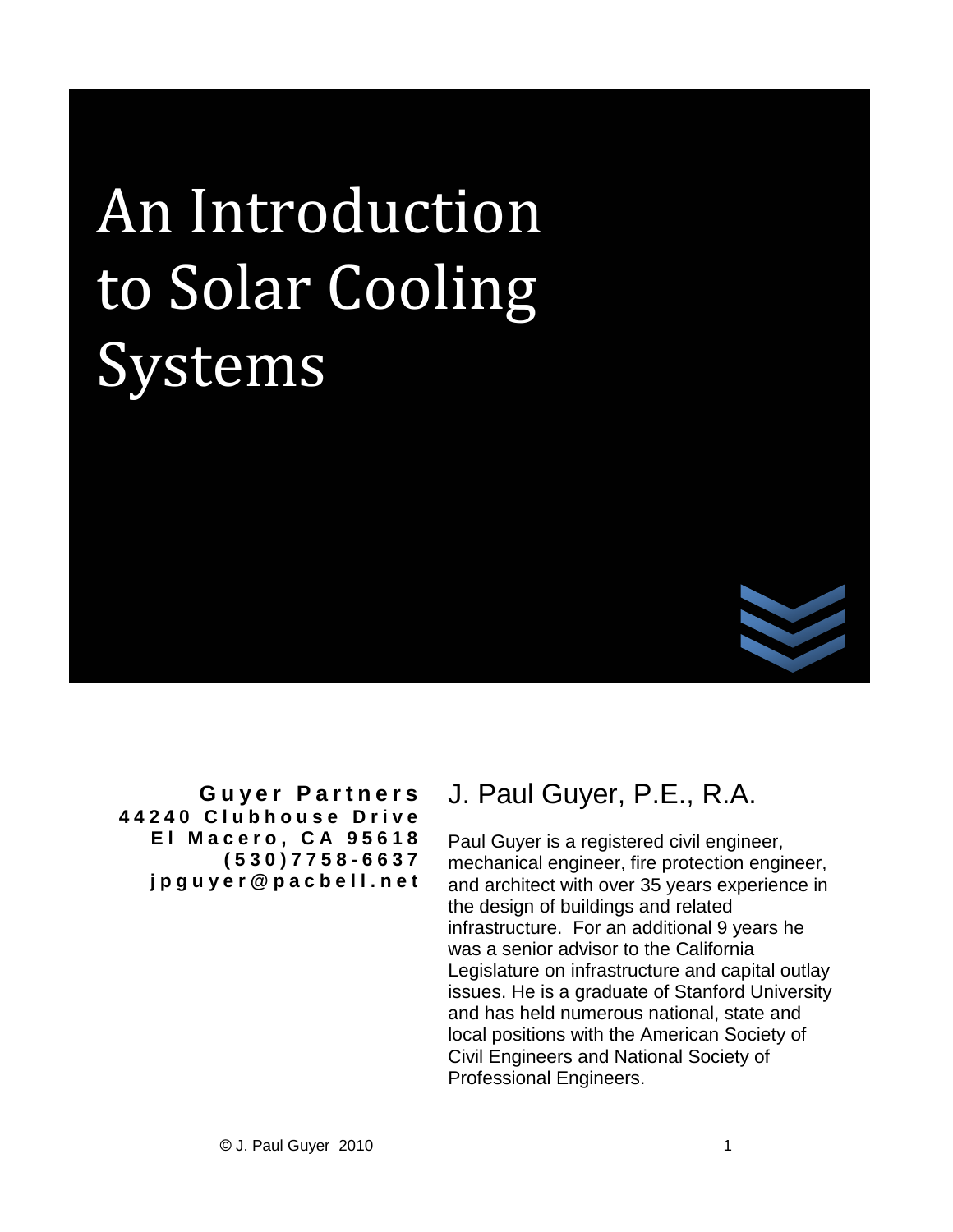# **CONTENTS**

- **1. INTRODUCTION**
- **2. ABSORPTION COOLING**
- **3. RANKINE CYCLE HEAT ENGINE COOLING**
- **4. DESICCANT COOLING**
- **5. OTHER COOLING METHODS**
- **6. ESTIMATING SYSTEM SIZE**
- **7. SYSTEM CONTROLS**
- **8. PIPING, PUMPS, VALVES**
- **9. COLLECTORS**
- **10. OTHER CONSIDERATIONS**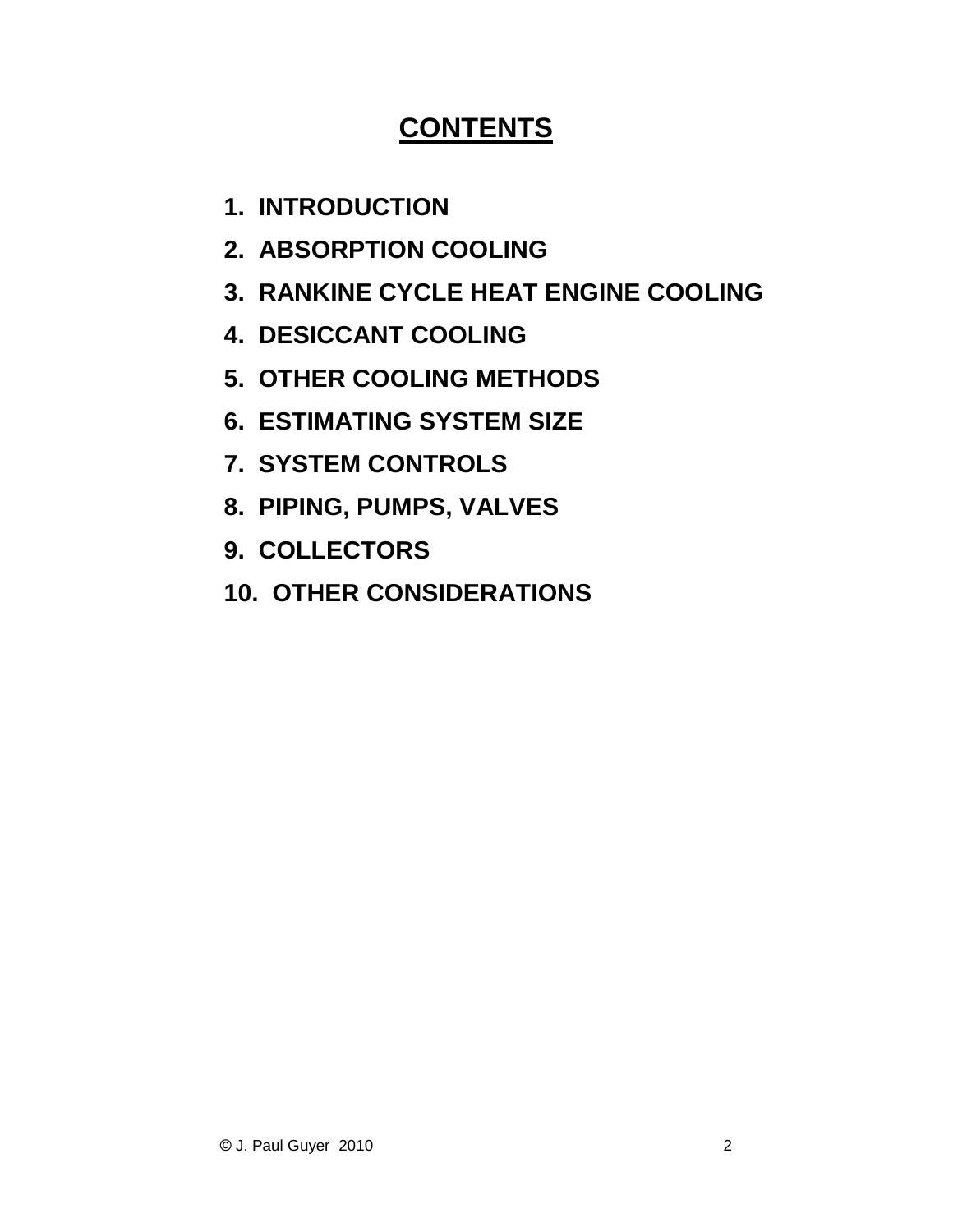**1. INTRODUCTION.** The state-of-the-art of solar cooling has concentrated primarily on the developmental stages of systems in the last few years. Various methods have been researched, and some demonstrated, but only a few systems have been installed for other than research purposes. Solar cooling systems are attractive because cooling is most needed when solar energy is most available. If solar cooling can be combined with solar heating, the solar system can be more fully utilized and the economic benefits should increase. Solar cooling systems by themselves, however, are usually not economical at present fuel costs. Combining solar heating and cooling systems is not easy because of the different system requirements. This can best be understood by summarizing the different solar cooling techniques. As with solar heating, the techniques for solar cooling consist of passive systems and active systems. The passive systems are not part of this course. For active solar cooling systems the three most promising approaches are the heat actuated absorption machines, the Rankine cycle heat engine, and the desiccant dehumidification systems. A brief summary of these systems is given here and a more detailed explanation can be found in other sources in the literature.

**2. ABSORPTION COOLING.** Absorption cooling is the most commonly used method of solar cooling. An absorption refrigeration machine is basically a vapor-compression machine that accomplishes cooling by expansion of a liquid refrigerant under reduced pressure and temperature, similar in principle to an ordinary electrically operated vapor compression air conditioner. Two refrigerant combinations have been used: lithium bromide and water, and ammonia and water. There have been a number of proposed solid material absorption systems also. Figure 1 shows a typical lithium bromide (LiBr) absorption cooler. In the absorption cooler, heat is supplied to the generator in which a refrigerant is driven from a strong solution. The refrigerant is cooled in the condenser and allowed to expand through the throttling valve. The cooled, expanded refrigerant receives heat in the evaporator to provide the desired cooling, after which the refrigerant is reabsorbed into the cool, weak solution in the absorber. The pressure of the resulting strong solution is increased by pumping and the solution is available to repeat the process.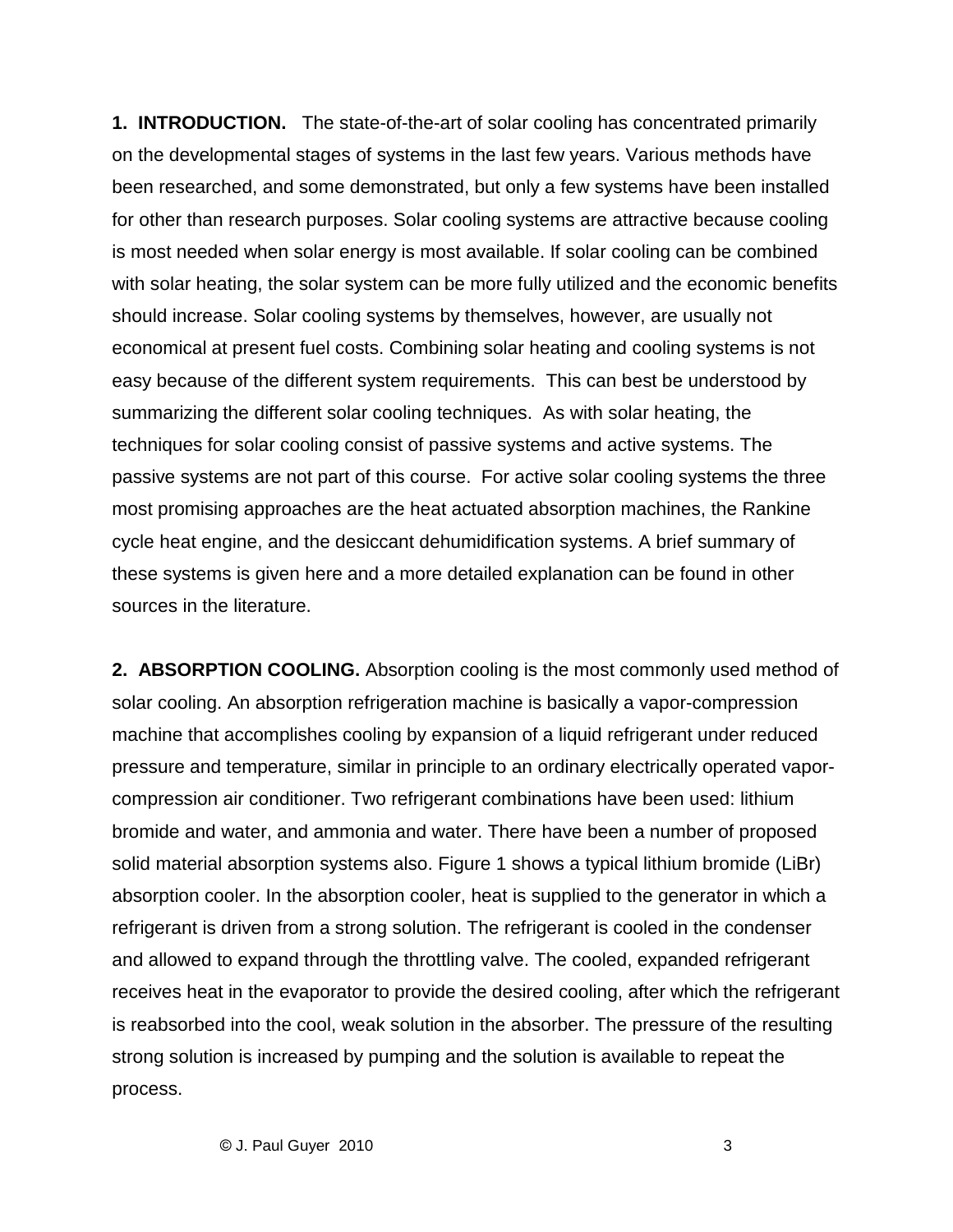

Figure 1 Schematic of Lithium Bromide Absorption Cooler

The performance of the system is governed largely by the temperature difference between the generator and the condenser and absorber units. Since the generator temperatures in solar driven systems are only moderate, it is important to keep the condenser and absorber temperatures as low as possible. The LiBr system is preferred over ammonia systems for solar energy applications because of the lower generator temperatures required. Permissible generator temperatures for a water-cooled LiBr system range from 170 deg. F to 210 deg. F (76 deg. C-99 deg. C) compared to the 205 deg. F to 248 deg. F (95 deg. C-120 deg. C) temperatures required for a water-cooled ammonia absorption system. Most, if not all, of the commercially available absorption units use LiBr and water as the absorbent-refrigerant fluid pair. Because the LiBr will crystallize at the higher absorber temperatures associated with air cooling, these units must be water cooled. A prototype ammonia-water unit, amenable to direct air cooling, has been built by Lawrence Berkeley Laboratories.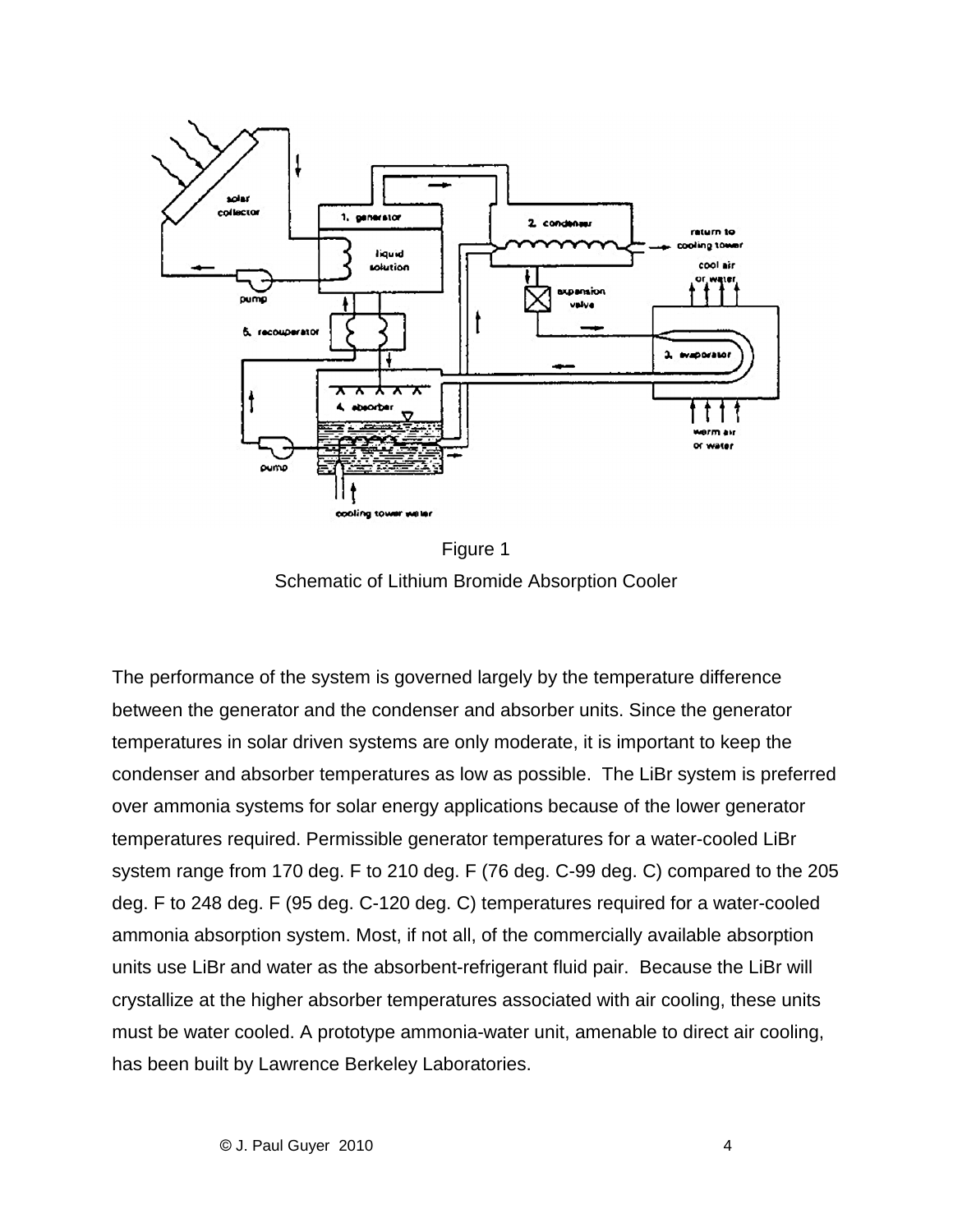A number of equipment requirements and limitations must be considered in the analysis and design of solar powered absorption systems. The first consideration involves the type of collector used. The temperatures required by absorption coolers are obtainable with flat plate collectors but at low collection efficiencies. Collection efficiency is improved with an increased number of glazings and with a selective surface, therefore, it may be cost effective to improve the collector rather than to simply oversize. Concentrating or evacuated tube collectors are usually used in these applications. If concentrating collectors are used, the associated higher costs and potentially increased maintenance for the tracking mechanism must be considered. In general, concentrating collectors operate at higher efficiency at these higher temperatures. However, the higher temperatures are usually not required to operate the space heating system. Therefore, the relative importance of the two thermal loads must be considered when selecting a system. The second consideration involves the means of delivery of the heated fluid to the absorption cooler. Since, in many climates, the cooling load is simultaneous with and often proportional to the solar insolation, it may be desirable to allow the heated collector fluid to bypass the storage unit. Other climates may require a hot storage unit but one of considerably smaller size than the one used for heating purposes. The important requirement is that high temperatures be available during periods of heavy cooling load. A third consideration deals with the problem of reduced efficiency of the absorption cooler under start up and transient conditions. Typical absorption coolers do not reach operating efficiency until after an hour or more of operation time. A machine which is cycled on and off regularly will have a drastically reduced average coefficient of performance when compared to a machine in steady state performance. This problem has been overcome in at least one installation by the use of a cold storage unit. The cold storage unit permits continuous operation of the absorption cooler and thus allows some reduction in the system and cooler size. A fourth consideration is the need for some means of cooling the absorber and the condenser. A cooling tower or some other low temperature cooling system must be used to obtain reasonable performance. All of the commercially available units require a cooling tower which is another maintenance item. Current research is underway to develop units that do not have a separate cooling tower.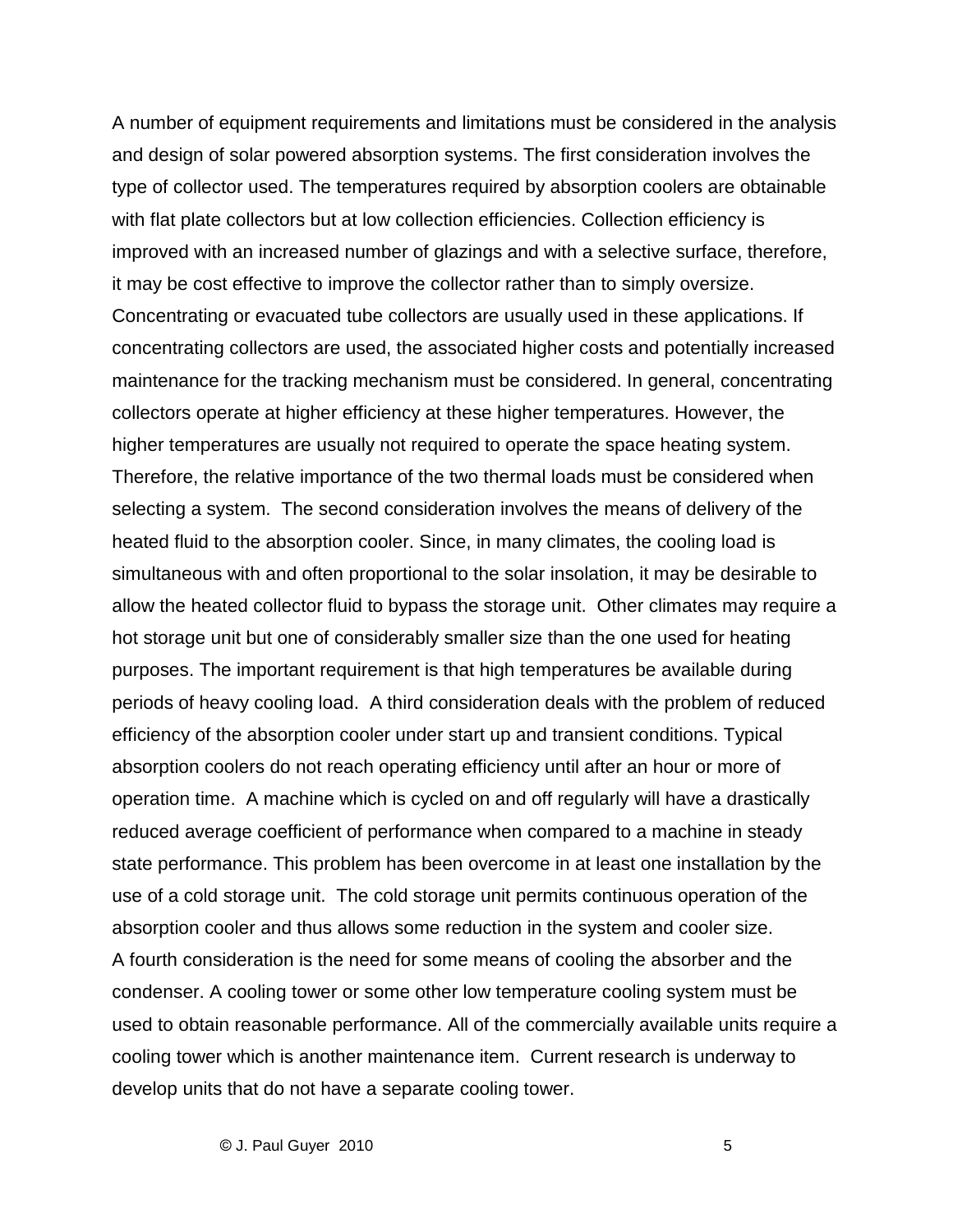**3. RANKINE CYCLE HEAT ENGINE COOLING.** Rankine cooling systems are still in development with only a few in operations. In these systems the shaft power produced by a heat engine drives the compressor in a conventional vapor compression-type cooling machine. The thermal energy input to the heat engine can be from a solar collector or from a solar collector and a fossil fuel combustor. The fossil fuel can supplement solar energy, or it can be used alone as the auxiliary energy supply when no solar energy is available. Alternatively, electricity can be used as the auxiliary energy supply by coupling an electric motor directly to the compressor shaft. Another option is a motor-generator using a heat engine for generating electricity when solar energy is available and there is little or no cooling load.

From state-of-the-art considerations, two types of fluid heat engines are primarily feasible in solar cooling units. In one type of engine, the working fluid cyclically changes phase from liquid to gas and back to liquid. The most widely used engine of this type operates on the Rankine cycle. In the other type, the working fluid remains in the gaseous state. These engines operate on various cycles, including the Stirling and Brayton cycles. For relatively low thermal energy input temperatures (less than 400 deg. F), Rankine cycle engines are superior in performance to gas cycle engines. At higher temperatures, gas cycle engines equal or better the performance of Rankine cycle engines.

Relatively low temperatures are attainable with state-of-the-art thermal solar collectors, so the heat engine-vapor compression development projects involve Rankine cycle engines. In a Rankine cycle engine, fluid in the liquid state is pumped into a boiler where it is evaporated and possibly superheated by thermal energy. The vapor generated in the boiler is then expanded through a device such as a turbine, a piston cylinder (reciprocating) expander, or a rotary vane expander. The expansion process lowers the temperature and pressure of the vapor, and effects a conversion of thermal energy into shaft work. The fluid leaves the expander either in the vapor phase or as a liquid-vapor mixture and flows into a condenser, where it returns to the liquid phase by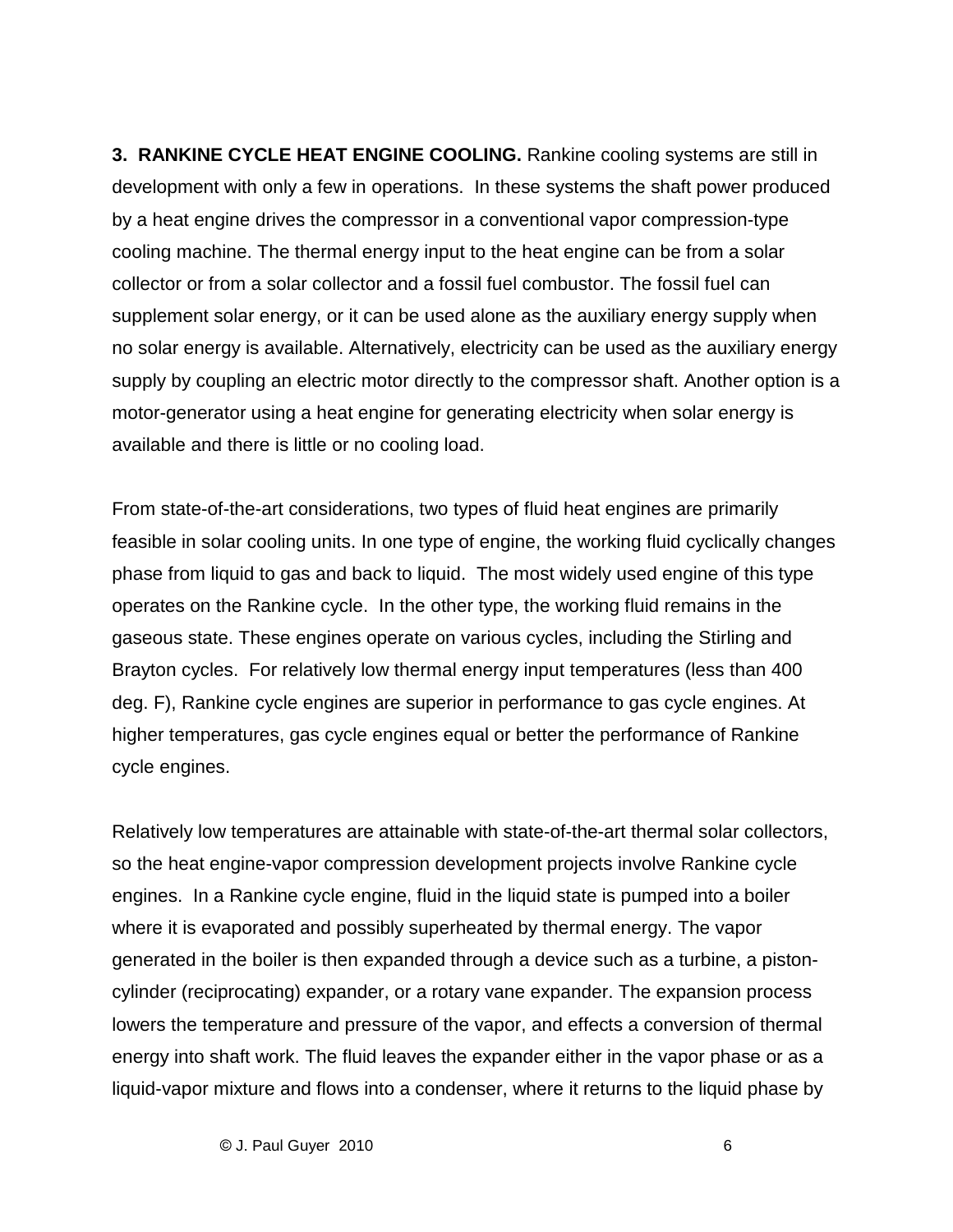giving the energy of condensation to cooling water or ambient air. This liquid is then pumped into the boiler, and the cycle is repeated. In some systems under development, the same working fluid is used in both the Rankine engine and the vapor compression chiller, which permits the use of common condenser and the elimination of special seals to maintain fluid separation in the expander-compressor unit. These systems have areas that need development in matching the solar heat engine with the mechanical compressor units of the cooling equipment. Since most compressors are designed for certain speed and torque inputs, the varying operation of a solar heat engine will probably reduce the overall coefficient of performance (COP) of the unit. Also the solar heat engine is at high efficiency at high storage tank temperatures whereas the solar collectors are at low efficiency which will also affect the COP of the system. These systems are designed for large cooling load applications.

**4. DESICCANT COOLING.** The Rankine engine vapor compression and the absorption cooling units operate on the basis of closed cycles-fixed amounts of working fluid are circulated within sealed equipment; the working fluids do not come in contact with the building air. Desiccant cooling systems, on the other hand, may be designed for open cycle operation, since the only circulating fluids involved are air and water. The basic concept is to dehumidify air with a desiccant, evaporatively cool the dehumidified air, and regenerate the desiccant with solar-derived thermal energy.

Two basic open-cycle arrangements are feasible: the ventilation mode and the recirculation mode. In the ventilation mode, fresh air is continually introduced into the conditioned space. In the recirculation mode, exhaust air from the conditioned space is reconditioned and returned to the space. Figure 2 illustrates a ventilation system in which a solid desiccant material mounted on a slowly rotating wheel provides the basis for obtaining a cooling effect. The hot desiccant material absorbs moisture from incoming ventilation air and increases the dry-bulb temperature. This dry air stream is cooled in two steps. First, it is sensibly cooled by heat exchange with the building exhaust air. Then it is evaporatively cooled and partially rehumidified by contact with a water spray. The exhaust air from the building is evaporatively cooled to improve the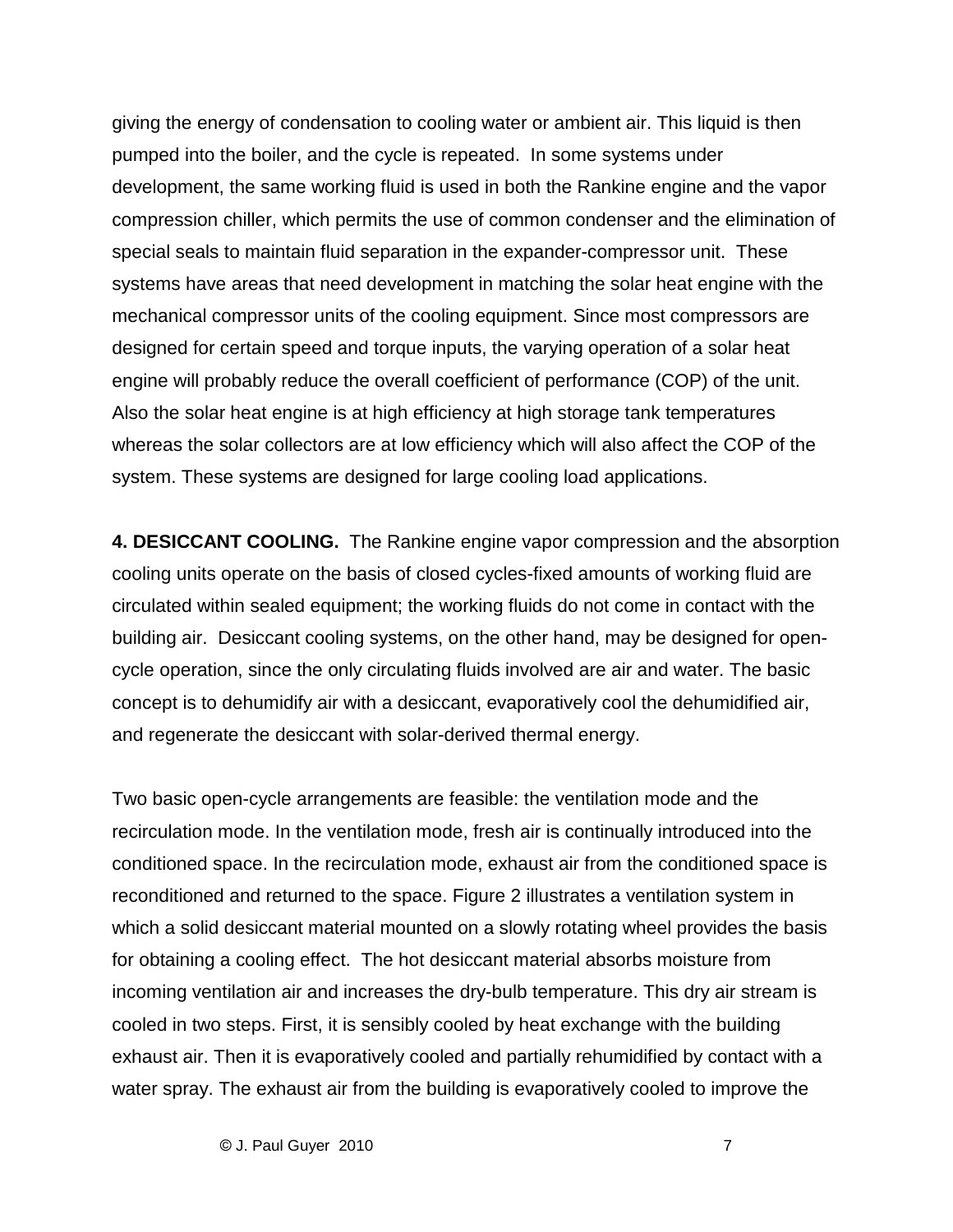

Figure 2 Schematic of Solar Desiccant Cooling

performance of the heat exchanger. After being heated by heat exchange with the incoming air, the exhaust air is further heated by energy from the solar system and/or from an auxiliary energy source. The hot exhaust air passes through the desiccant material and desorbs moisture from it, thereby regenerating it for continuation of the process. Desiccant systems have faced problems of high parasitic power and large space requirements relative to capacity. Because of their bulkiness, the systems may have primary application in the low capacity range (i.e., residential systems) if and when ways can be found to reduce parasitic power requirements to acceptable levels.

The Institute of Gas Technology (IGT) has been investigating design modifications in a prototype 3-ton system. AiResearch is developing a 1-l/2-ton desiccant cooling system around a radial flow design. Illinois Institute of Technology is developing a dehumidifier of a cross-flow design that will provide more compact and efficient operation than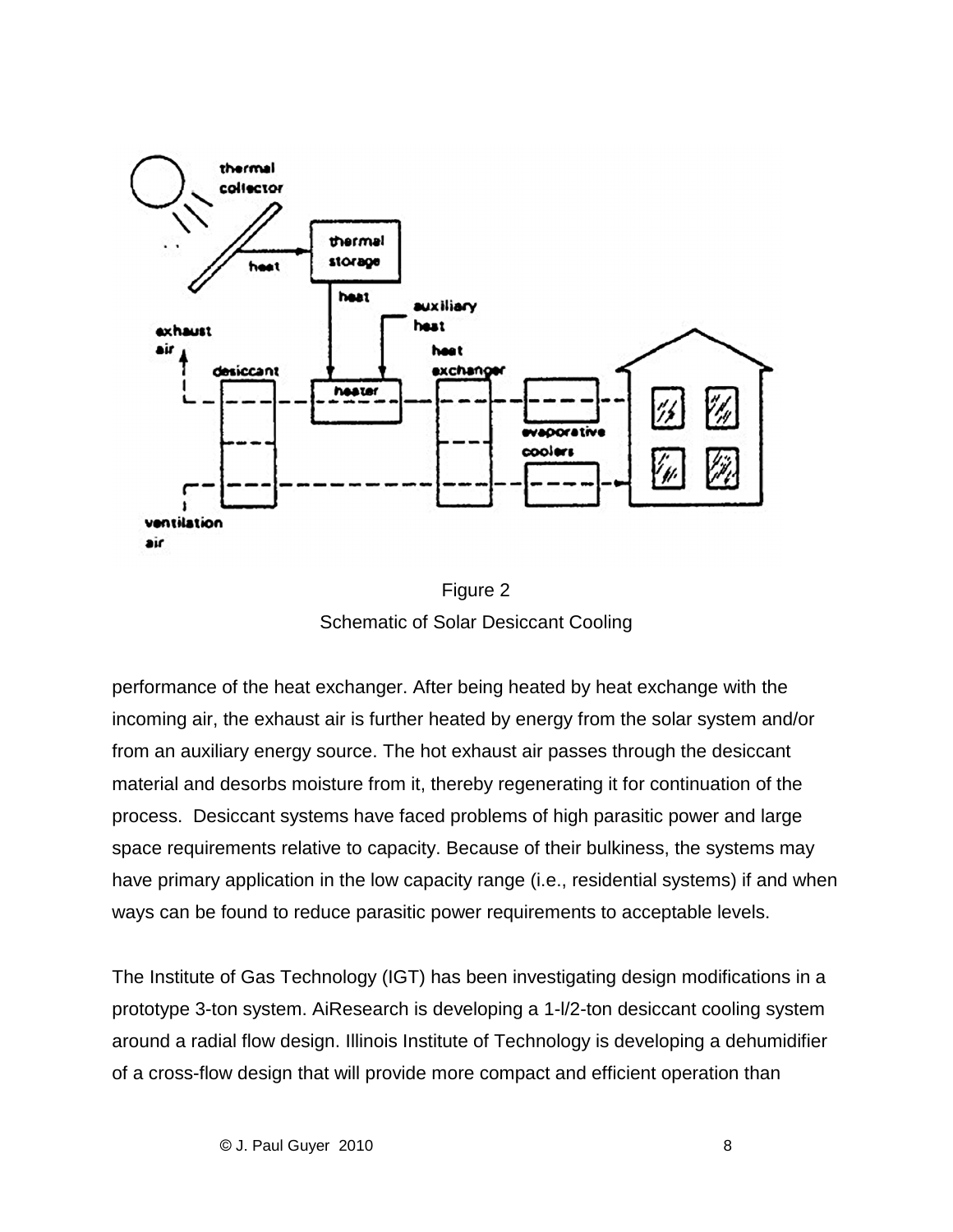previous designs. Zeopower is developing a unique closed cycle desiccant system in which the desiccant is integral with the collector.

**5. OTHER COOLING METHODS.** Other methods, using solar heating equipment but not direct solar energy, should also be considered. These methods chill the thermal storage unit of the system during the night and use the chilled medium to provide the daily cooling load. Methods of chilling the storage include radiation of the heat to the night sky and heat exchange with the night air cooled or uncooled by auxiliary means. The chilled storage is used directly, via heat exchange with the building air. Both rockbed and water storage are suitable since the only additional hardware required is that to route the fluid. A heat pump can be used during the day to cool the building and reject heat to the thermal storage unit. The thermal storage is then cooled by using the solar collectors for night sky radiation. From experimentation in Arizona, Bliss obtained a nightly heat rejection quantity of 360 Btu/night/ft $^2$  for a black cloth radiator. Analytical estimates can be obtained using an effective clear sky temperature of 25 deg. F (14 deg. C) lower than the ambient air temperature. The advantage of this system is that the same equipment (collectors and heat pump) can also be used for heating. In systems with dual storage units, the heat pump transfers heat from one to the other - cooling the first and warming the second. The cool fluid in the first unit is circulated to the house while the concentrated heat in the second is discharged to the outdoors. An evaporative cooler can be used coupled with a rockbed storage unit. Night air is evaporatively cooled and circulated through the rockbed to cool down the pebbles in the storage unit. During the day, warm air from the building can be cooled by passing it through the cool pebble bed. This method is not very effective in humid geographical areas.

©The storage volume can also be cooled using a small refrigeration compressor. Most through-the-wall air conditioners use such compressors to cool the indoor air. This unit acts as the backup or auxiliary cooling system - analogous to the backup heating system. If operated only at night, its capacity can be as small as half that of an independently functioning unit and still meet peak cooling demands. Nighttime operation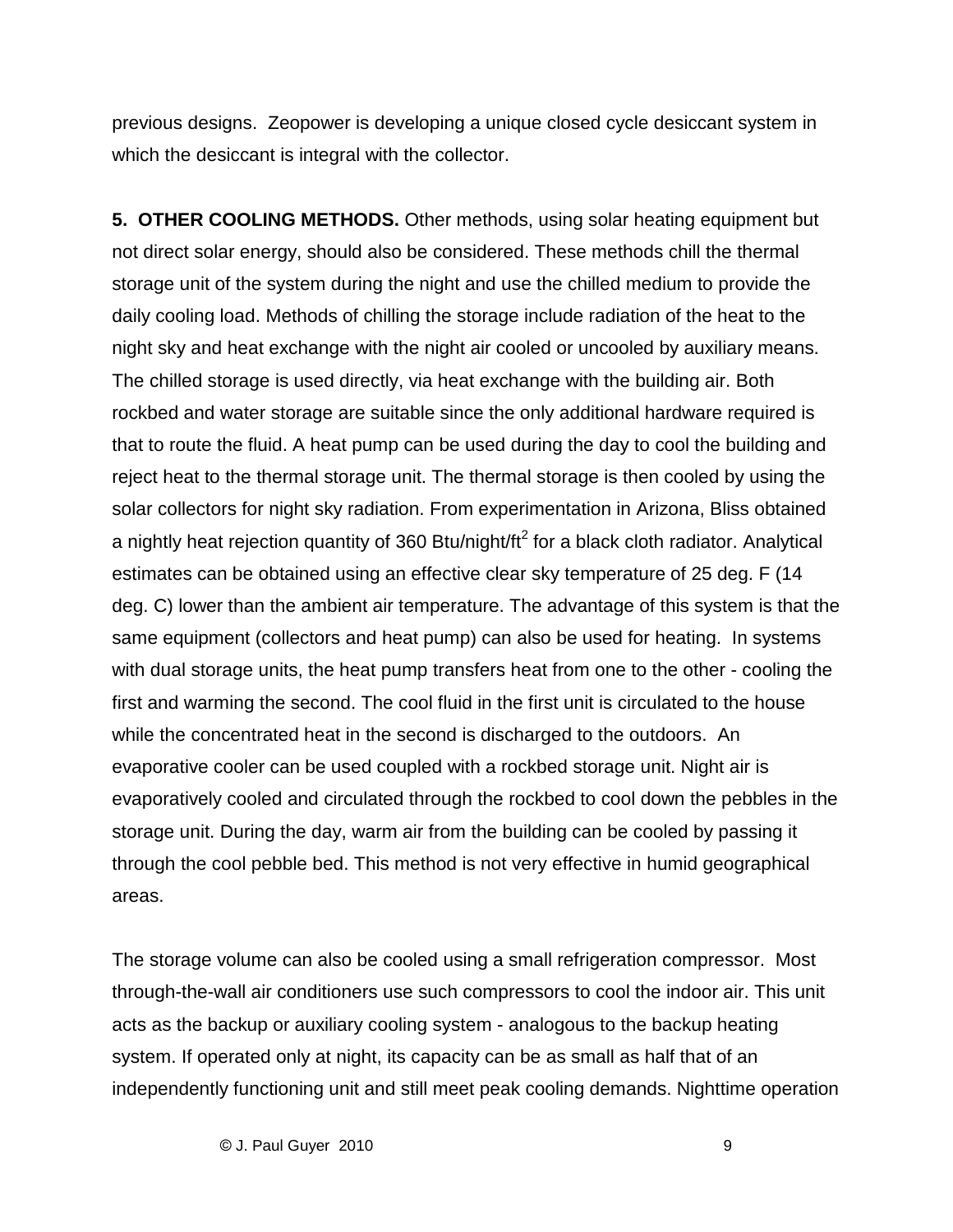will be particularly wise if electric companies charge more for electricity during times of peak loads on hot summer afternoons. An even smaller compressor can be used if it operates continuously night and day - cooling the storage when not needed by the house.

**6. ESTIMATING SYSTEM SIZE.** The sizing of cooling system components is dependent on hardware, climate, and economic constraints. The cooling unit must be sized so as to provide the maximum cooling load under conceivable adverse conditions of high humidity and low or erratic solar insolation. The collection area required is dependent on the fraction of the cooling load to be provided by solar. Very large collector areas may be required for 100% solar cooling under adverse conditions of high humidity and low insolation. Although a detailed calculation method is not available for solar cooling, an estimate of the required collector area can be made by the equation:

 $A =$ Cooling load/COP

IrT<sub>1</sub> [eta]collect [eta]delivery

| where: |                                                                         | Cooling load = the portion of the total cooling load provided by<br>solar calculated using ASHRAE techniques or others.                                                                                                                 |  |
|--------|-------------------------------------------------------------------------|-----------------------------------------------------------------------------------------------------------------------------------------------------------------------------------------------------------------------------------------|--|
|        | $COP =$                                                                 | Coefficient of Performance of the cooling unit. COP is<br>the ratio of heat energy removed to energy supplied from<br>external sources. Manufacturing data is recommended for<br>determining COP $(3413 \text{ Btu} = 1 \text{ kWh})$ . |  |
|        | $I_T T_1 =$                                                             | average instantaneous solar insolation on collector<br>surface (i.e., at tilt angle).                                                                                                                                                   |  |
|        | [eta]collect = average collector efficiency under design<br>conditions. |                                                                                                                                                                                                                                         |  |
|        |                                                                         | [eta]delivery = delivery efficiency which takes into account heat<br>exchanger efficiency and thermal losses.                                                                                                                           |  |

In general, the collector area required to provide the majority of the cooling load is larger than the collector area of typically sized heating only systems. Collector areas for heat engine systems are larger than the areas for absorption cooling systems due to the thermal efficiency of the heat engine, which should be included in the preceding equation.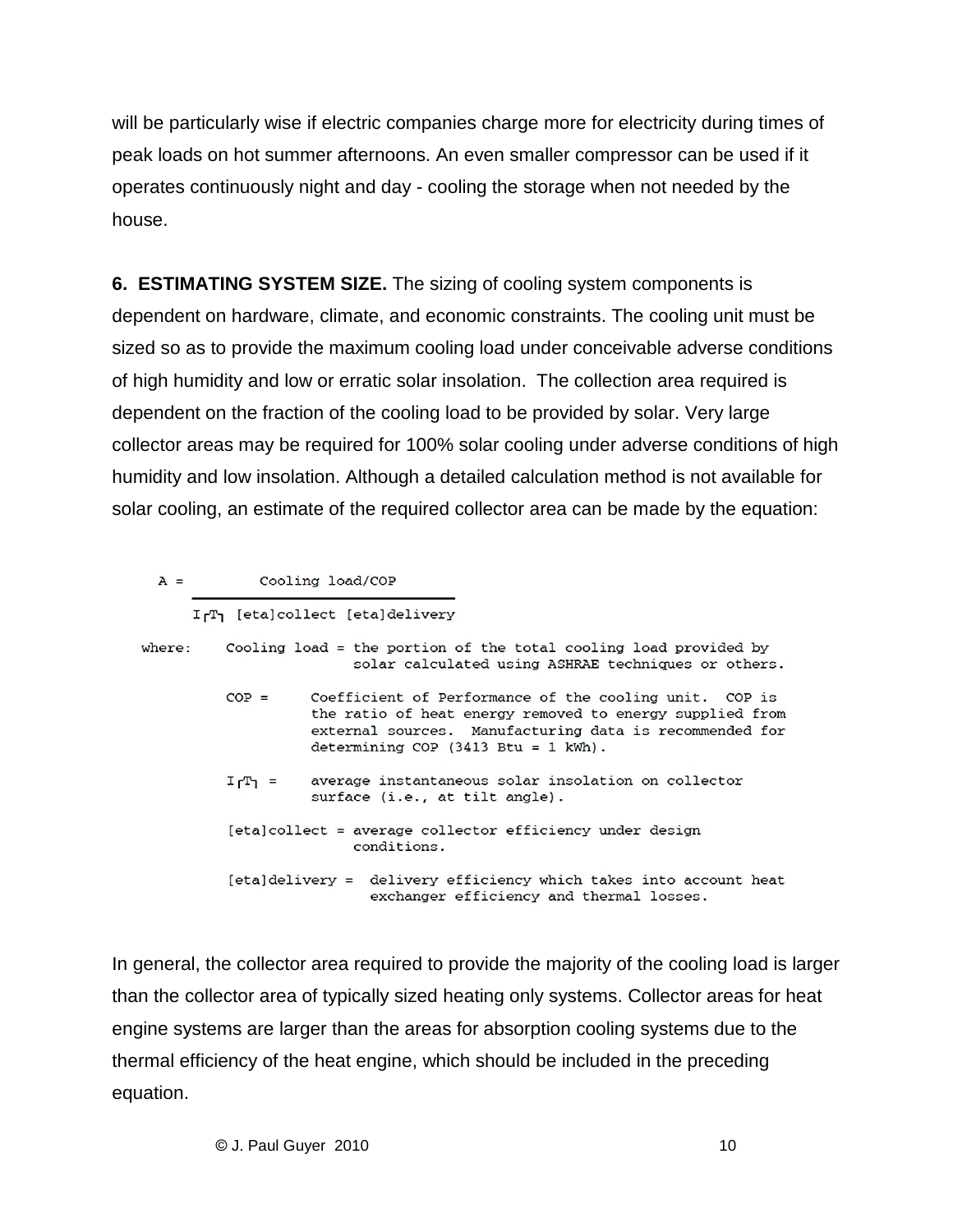**7. SYSTEM CONTROLS.** System controls are used to turn on a circulating pump or blower to the collector only when the sun is providing heat. Differential thermostats are commercially available to turn on the collector pump only when the collector plate temperature is a preset number (usually 20 deg. F) hotter than the storage tank bottom temperature. A typical control strategy is shown in Figure 3 and the hookup in Figure 4.

Differential thermostats are available with high temperature protection and low temperature (freeze) protection. High temperature protection is important, especially in evacuated tube collectors, in that it prevents a very "hot" collector from suddenly receiving a supply of cold water thus producing a thermal shock that could damage the collector components. Another type of control called proportional control is available. It is similar to the ON/OFF differential controller in operation. The difference is that the proportional controller changes the threshold ON and OFF points and controls the flow such that less than full flow can be achieved if the sun is at less than full intensity. The advantage is that the proportional control can "turn on" the system when the other controller (the ON/OFF type) is waiting for more sun to become available. This is an advantage on cloudy days and early morning start ups. Overall system efficiency is increased slightly with the proportional control. These controls are more expensive and one such experiment at NCEL has shown that proportional controls result in considerably more cycling of the pump motor which could shorten pump life. It is recommended that the control manufacturer be consulted on this point before a proportional control is used. As the building requires heat, other controls must direct pumps or blowers to provide heat from the storage tank to the load. This control is the conventional thermostat. The same room thermostat may control the auxiliary heater; however, a delay timer or a two-step room thermostat must be incorporated into the auxiliary heater control circuit so that the auxiliary heat will not come on if heat is available from storage. Ten minutes has been suggested as a typical time delay before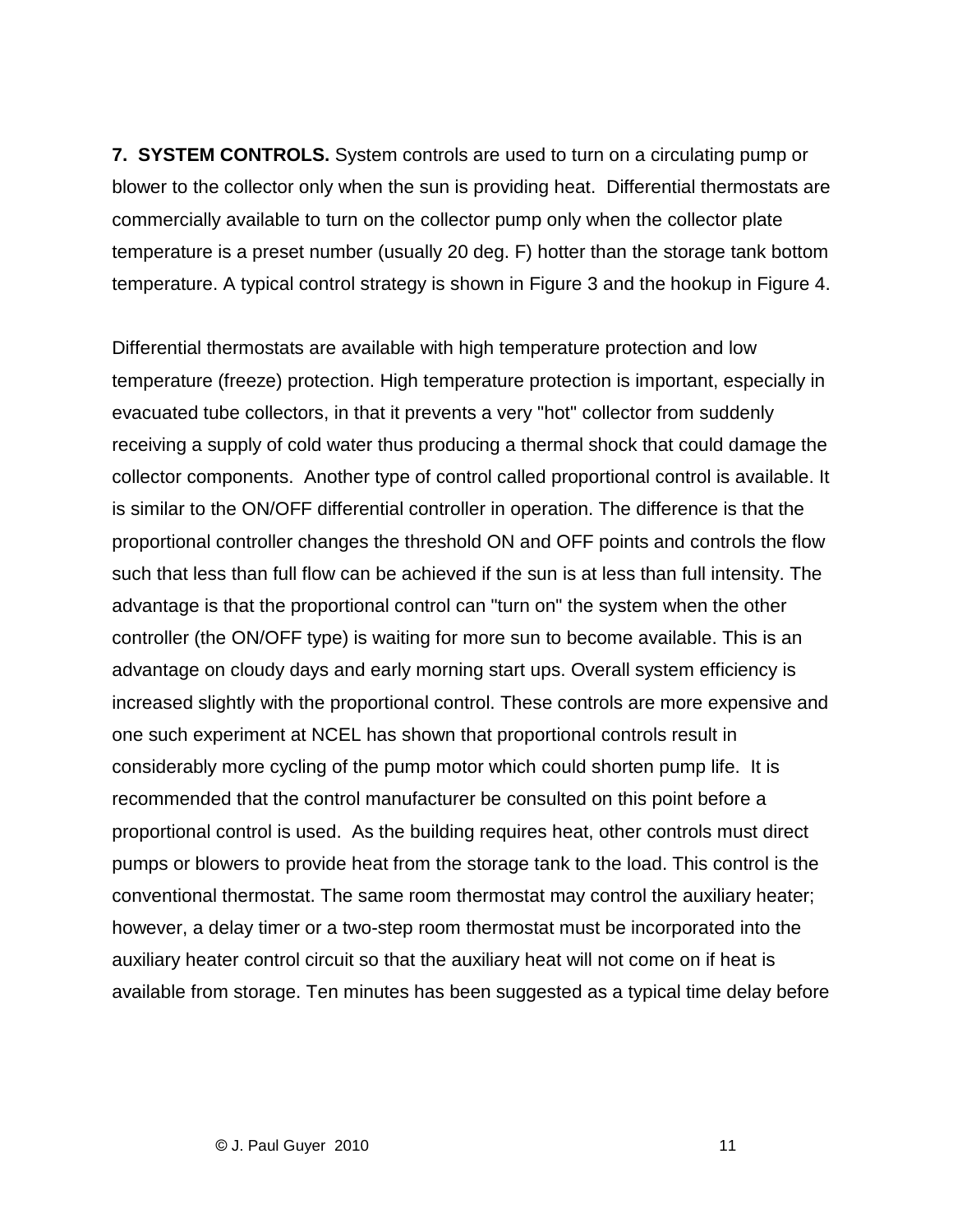

Figure 3 Control System Strategy



©Control System for Space Conditioning and Domestic Hot Water (DHW)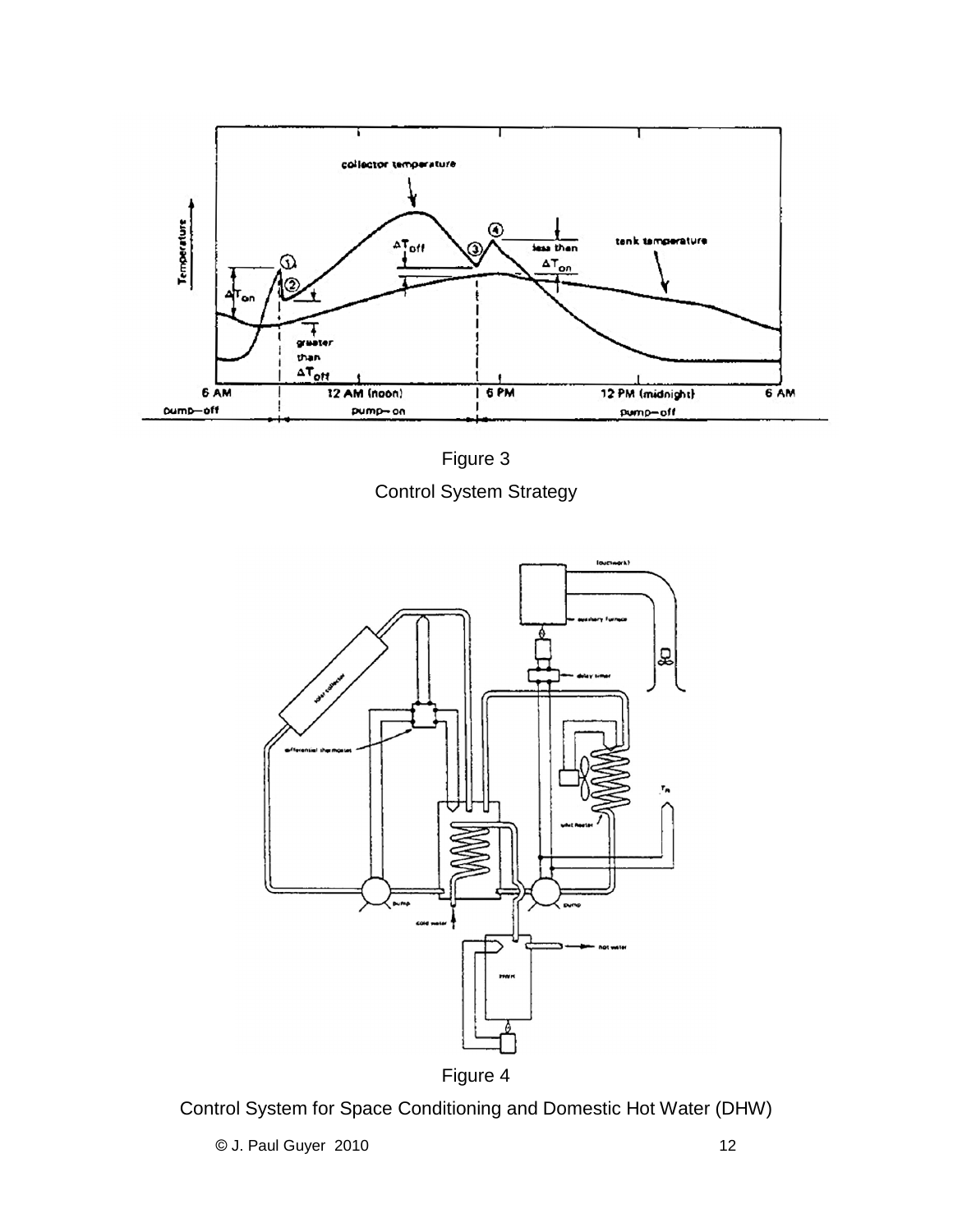auxiliary heat comes on.Some manufacturers supply combination thermostat and solar system controls.

### **8. PIPING, PUMPS, VALVES**

**8.1 PIPE AND HEADER SIZING.** Piping should be designed for low pressure drop. All exposed piping should be well insulated with approved weather-resistant insulation. Dielectric unions should be used at connections between dissimilar metals. Rubber or silicone hose used for connections must be of a high temperature type. The pipe ends should have ferrules to provide a good seal with the hose. In low pressure systems, spring type clamps are preferred because they compensate for thermal expansion. Copper pipe is preferred to galvanized steel due to its longer life expectancy and relative ease of installation. Thermal expansion should be provided for all piping or hard tubing. Pipe sizing should be in accordance with recognized methods, but for most installations the following estimates are reasonable:

### **8.1.1 FOR A SINGLE ROW OF PARALLEL COLLECTORS WITH "X" NUMBER OF BRANCHES**  $\overline{a}$

- 0.5 gpm flow per collector, water or 50% glycol as heat transfer fluid.
- Up to 3 collectors 1/2-inch headers
- 4 to 7 collectors 3/4-inch headers
- 8 to 12 collectors 1-inch headers
- 13 to 18 collectors 1-1/4-inch headers
- More than 19 collectors 1-1/2-inch or larger (size for each design)

### **8.1.2 SAME AS ABOVE EXCEPT COLLECTORS IN A DOUBLE ROW SERIES- PARALLEL ARRANGEMENT** l.

- Up to 5 collector branches 1/2-inch headers
- 6 to 10 collector branches 3/4-inch headers
- © 11 to 15 collector branches 1-inch headers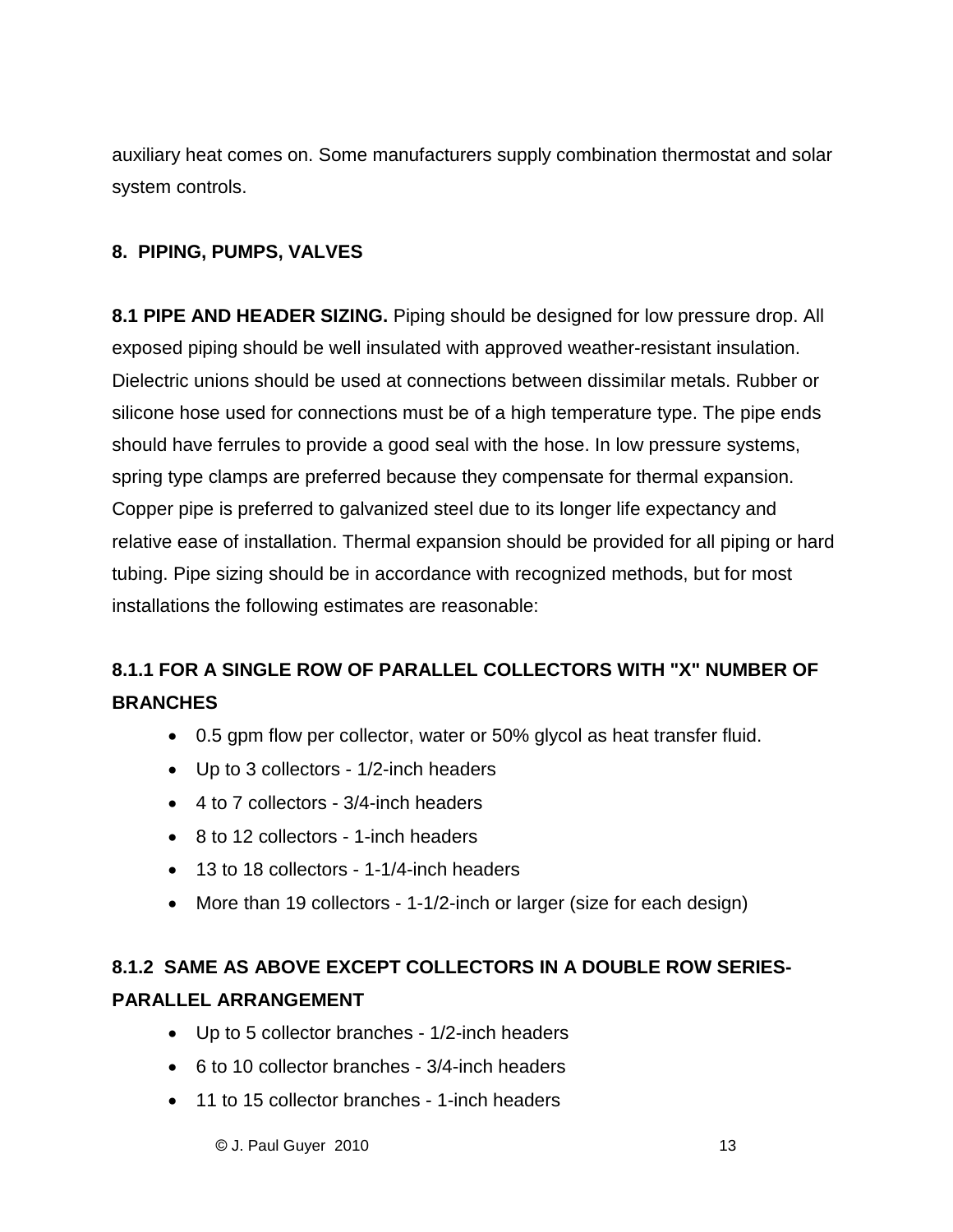- 16 to 22 collector branches 1-1/4-inch headers
- More than 23 collectors 1-1/2-inch or larger (size for each design)

**8.2 PUMPS AND COLLECTOR FLOWRATE.** Pumps are sized in accordance with recognized practices also. Since solar systems are nothing more than a combination of pipes, valves, and fittings it is possible to do a heat loss calculation to determine the system head. Charts are available in standard fluid flow handbooks that give the friction losses or "equivalent length of feet in pipe" for various fittings and valves. These are merely summed for the entire system. The flowrate through the collector loop is determined by the maximum amount of energy which must be removed from the collector. This maximum is about 225 Btu/ft  $^2$ /hr. Often a manufacturer will specify the flowrate through his collector and this value should be used. If not, an estimate can be made by determining the flowrate necessary to remove the maximum amount of energy while minimizing the collector inlet temperature (to maintain high collector efficiency). The rule of thumb for this calculation is 0.015 to 0.020 gpm for each square foot of collector area for water. For other fluids this can be scaled by the value of the specific heat of the fluid as compared to water  $(C_p= 1 \text{ Btu/lbm-deg. F})$ . Now that head loss and flowrate are determined, a pump can be selected by using the manufacturers' standard tables and graphs. For typical domestic hot water systems and space heating systems for a house for a family of four, the pumps are quite small, averaging 1/12 to 1/20 hp. In some systems, like a drain down system, pump sizes can be much larger due to the higher vertical "head" requirements. If the water in the system is open to the atmosphere or if the water is to be used for drinking the pump should be made of bronze or stainless steel on all water-wetted surfaces to minimize corrosion. Pumps will have longer life if they are placed in low temperature parts of the water circuits. Pumps can be "staged" to give more flow or head. Two pumps in series will give the same flow against twice the head. Two pumps in parallel will give twice the flow at the same head. Two or more small circulator-type pumps are often cheaper than a single larger pump.

©electrically operated and located out of the weather or well protected. A vent must be**8.3 VALVES.** Valves, other than seasonal or emergency shut-off valves, should be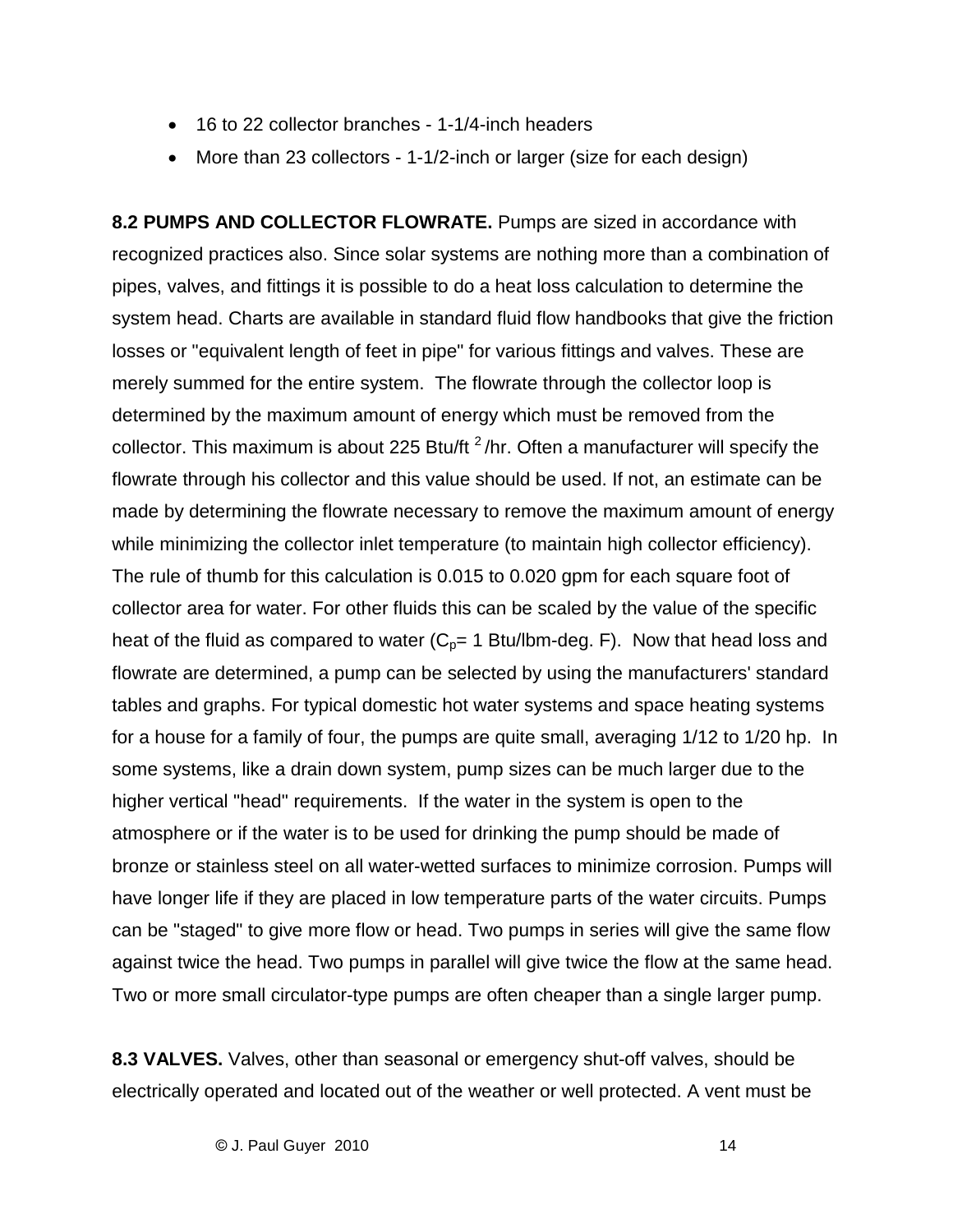provided at the high point in liquid systems to eliminate entrapped air and it should also serve as a vacuum breaker to allow draining of the system. To avoid multiple venting, systems should be piped to avoid having more than one high point. Pressure relief must be provided at some point in each flow circuit. Check valves can be added to prevent thermally induced gravity circulation. A flow-check valve (used in the hydronic heating industry) will also accomplish the same purpose. Mixing valves should be used to protect DHW systems from delivering water hotter than specified (usually 120 deg. - 140 deg. F). Consideration should be given to energy conservation by lowering DHW temperature whenever possible. Often 105 deg.-115 deg. F will suffice if water is used only for showers and washing hands.

**9. COLLECTORS.** The collector is the most important and one of the most expensive parts of a solar system. It must be long-lived and well insulated, yet its cost must be minimized. Collectors of primary interest are of two basic types: liquid and air. Liquids may be water, an antifreeze mixture, or various hydrocarbon and silicone heat transfer oils. Air-type collectors use air as the collector fluid. The absorber plate is that part of the collector which absorbs the solar energy and converts it to thermal energy. A portion of the thermal energy is carried to the building or thermal storage unit by the fluid which circulates through passages in the absorber plate. The absorber plates can be made of metal, plastic, or rubber compounds. The metals commonly used in order of decreasing thermal conductivity are copper, aluminum, and steel. Plastics (polyolefins) and rubbers (ethylene propylene compounds) are relatively inexpensive, but due to their low thermal conductivity and their temperature limitations, they are suitable only for low temperature applications, such as heating swimming pool water or for use with water source heat pumps. Other major components of a solar collector include:

- **Absorber plate coating** To enhance the heat transfer and protect the absorber plate.
- © **One or more transparent covers** - To reduce thermal losses by radiation (using the "greenhouse effect") and by convection (wind, etc.). Spacings are nominally 1/2 inch or more.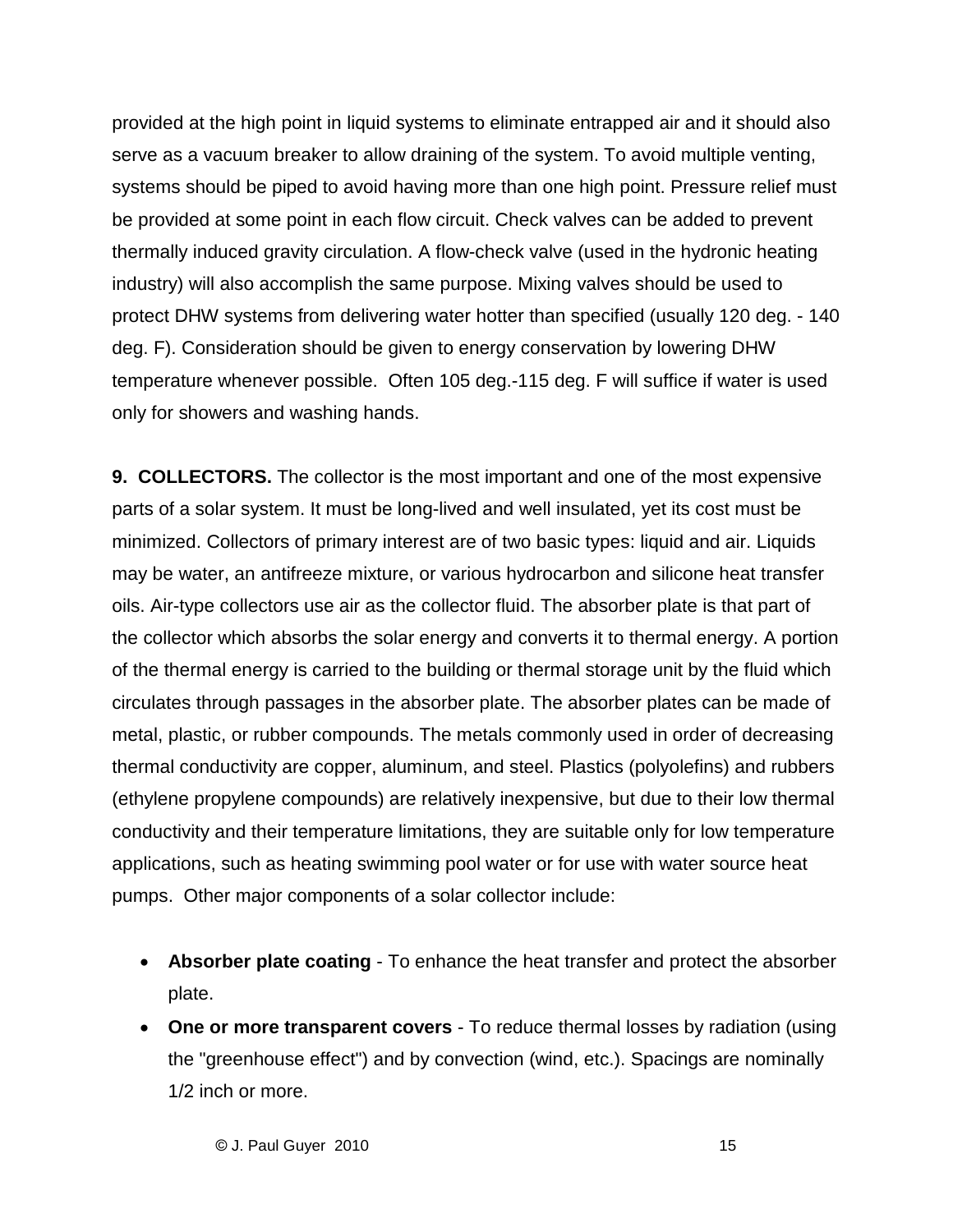- **Insulation** One to three inches are used to reduce heat loss through the side and back of the absorber plate.
- **Collector box or housing** To provide a rigid mounting to hold the components. Must be weatherproofed.
- **Gaskets and seals** To insure a weathertight seal between components while allowing thermal expansion of the components. Normally these seals remain ductile to accomplish their purpose.

breakage and cost, but with some loss in collector performance. Plastics with maximum Flat-plate collectors are most suitable for low temperature applications such as domestic hot water and space heating. They collect both direct and diffuse radiation. It is not required that they track the sun, thus initial cost and maintenance are minimized. A properly designed flat-plate collector has a life expectancy of 10 to 25 years, or sometimes longer. All copper and glass systems currently exhibit the longest lives. Using softened water will help. Tubes should be 1/2 inch in diameter or greater for low pressure drop and longer life. The better the attachment of tube-to-plate (such as by soldering), the better the heat transfer, but the greater the manufacturing cost. Advances in collector cost reduction will probably be made in the direction of cheaper manufacturing processes. Some collectors not made from tube and sheet may not tolerate DHW line pressures. Specifications for pressurized collector circuits should require collectors which will take proof test pressure equal to 150% of expected circuit pressure. In hot climates, it is important to reduce roof heat load due to collector heat gain in summer; this can be accomplished by venting the space between collector plate and glazes with dampers or by covering the collectors. A normal amount of dirt and dust on the glass cover will reduce heat collected by about 5%. Normal rainfall is usually sufficient to relieve this problem. Except for warm climates with high insolation  $(1 > / -)$ 1400 Btu/ft<sup>2</sup>-Day), two cover glasses may be optimum. In warm climates, one glass is optimum. Many plastics have an undesirable transparency to infrared radiation, to which glass is nearly opaque, so the desired "greenhouse effect" is not so pronounced with plastic materials as with glass. However, losses by radiation from the collector are small compared with convective losses due to wind; thus plastics can be employed to reduce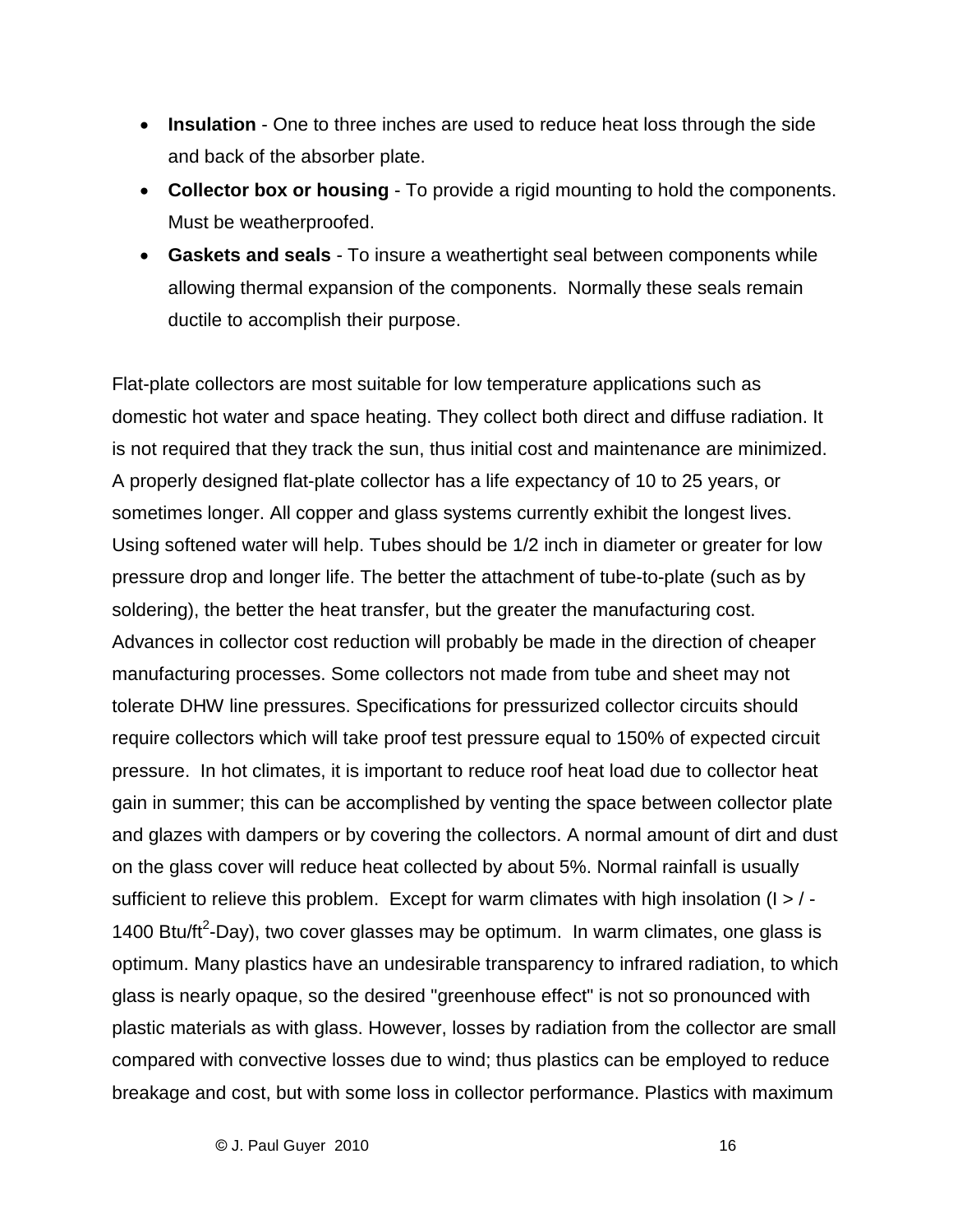opaqueness to infrared and maximum transparency to ultraviolet (UV) and visible radiation and with high resistance to UV degradation should be specified. The following sections give more detailed information on collector designs and components.

**9.1 LIQUID AND AIR-TYPE COLLECTORS.** Liquid types are more suited to domestic hot water (DHW), the collector area is usually smaller, and more information is available about liquid systems. Collectors for heating air do not require protection from freezing and have minimal corrosion problems, leaks do not cause serious damage, they may cost less per unit area, and are better suited to direct space heating for residences where duct-work is already present. However, since leaks in air systems are less easily detected, they can degrade system performance if not corrected. Wherever this manual discusses liquid collectors, air collectors are included, and costanalyses apply equally to both. The design procedure for air collectors differs, however. Heat transfer oils used in liquid systems offer freeze protection and some corrosion protection, but they also require heat exchangers for heating domestic hotwater, as do antifreeze-water mixtures.

**9.2 SELECTIVE SURFACES.** Some collectors are manufactured with a black coating which absorbs the high frequency incoming solar radiation very well and which emits low frequency infrared radiation poorly. This is a highly desirable combination of properties for a collector. The absorptance should be 0.9 or higher and emittance may be 0.1 or lower. Such coatings are approximately equal in effect to one cover glass. Thus, a selective coating plus one cover glass may be expected to be about equal in efficiency to a collector with two cover glasses and a flat black painted surface. Electroplated black nickel, black chrome, copper oxide and anodized aluminum are common types of selective coatings. Cost of selective surface coatings may be greater than an extra sheet of glass, but much research is being done to produce low cost, easily applied coatings. The stability of black nickel, chrome and aluminum in the presence of moisture has not yet been proven. Long-term stability in the presence of moisture or other expected environmental factors (salt air, etc.) must be included in specifications for selective surfaces.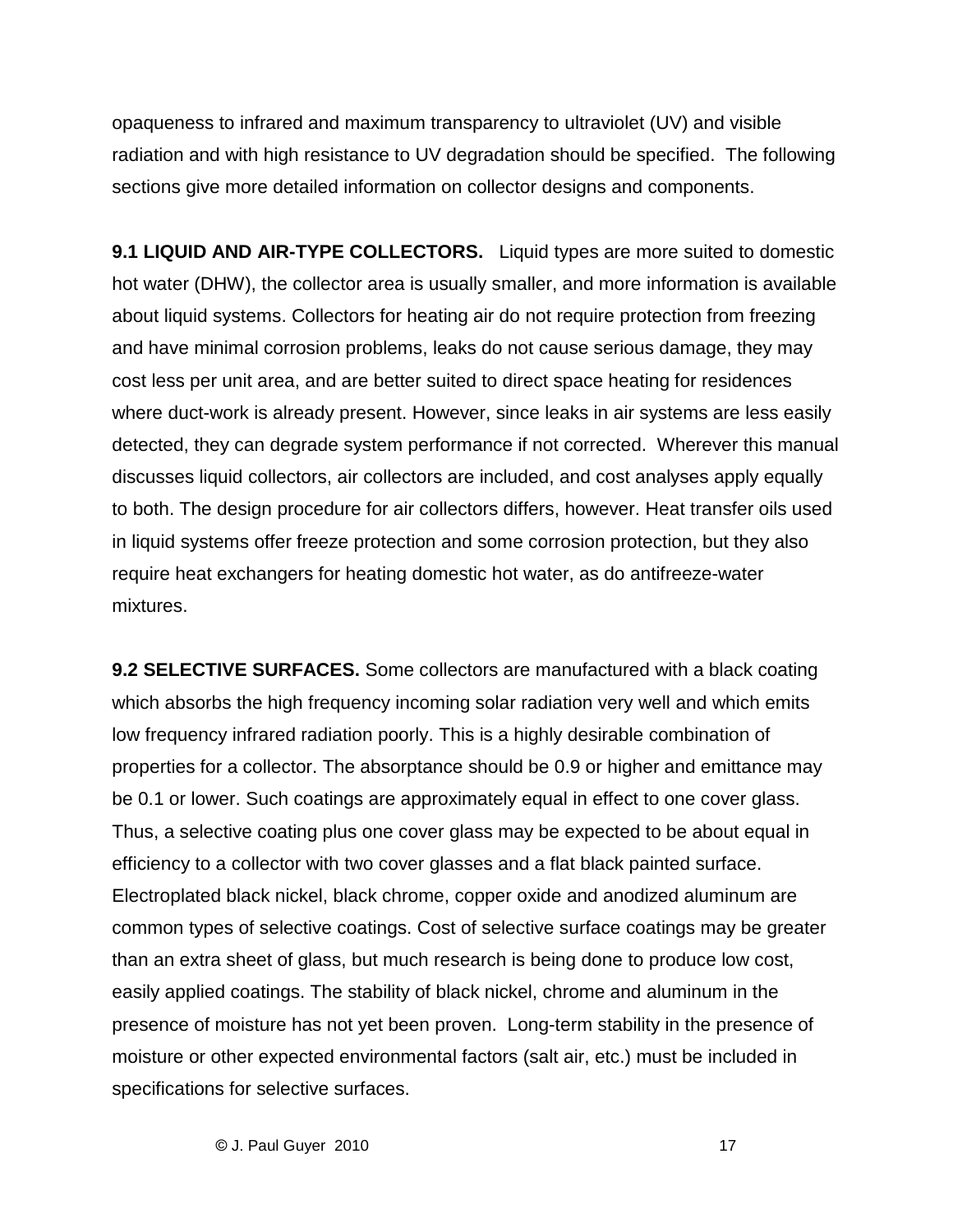**9.3 COLLECTOR COVERS (GLAZES).** The transparent covers serve to admit solar radiation to the absorber while reducing convection and radiation heat losses from the collector. The covers also protect the absorber from dirt, rain, and other environmental contaminants. The material used for covers include glass and/or plastic sheets. Glass is most commonly used because of its superior optical properties and durability. Standard plate glass reflects about 8% and absorbs about 6% of normal incident solar radiation, resulting in a transmissivity of about 86%. Yet it is essentially opaque to long wave thermal radiation from the absorber. Transmission of solar radiation into the collector can be increased by minimizing the reflectance and the absorptance of the glass covers. Absorptance of solar radiation by the collector can be increased with the use of thinner tempered glass and by using glass that has a low iron content. Although glass is subject to impact damage and is more expensive than plastic, it does not degrade in sunlight or at high collector temperatures, and is generally considered to be more durable than plastic. Impact damage may be reduced with the use of tempered glass and small collector widths. Also 1/2-inch wire mesh may be hung over glass covers for protection, but the effective absorber area will be reduced by approximately 15%. In general, screens are not recommended. Most plastic covers transmit the solar spectrum as well or better than glass glazing. Unfortunately, they transmit infrared radiation well also, increasing radiation losses from the collector. Although resistant to impact damage, plastics generally degrade in sunlight and are limited as to the temperatures they can sustain without undergoing serious deformation. Often they do not lie flat, resulting in a wavy appearance. In general, acrylic is the most UV resistant and FRP Plastics offer good impact and high temperature properties. Teflon FEP film has good transmittance and high temperature properties, but is limited in strength. Some collectors using plastic covers are designed to have stagnation temperatures no higher than 200 deg. - 275 deg. F. However, plastic covers have been developed to withstand 400 deg. F. The manufacturer should be consulted. Each additional cover, whether it is glass or plastic, reduces convection heat losses but results in added expense and less solar radiation transmitted to the absorber. Most commercially available collectors come with one or two covers. The decision to use one or two covers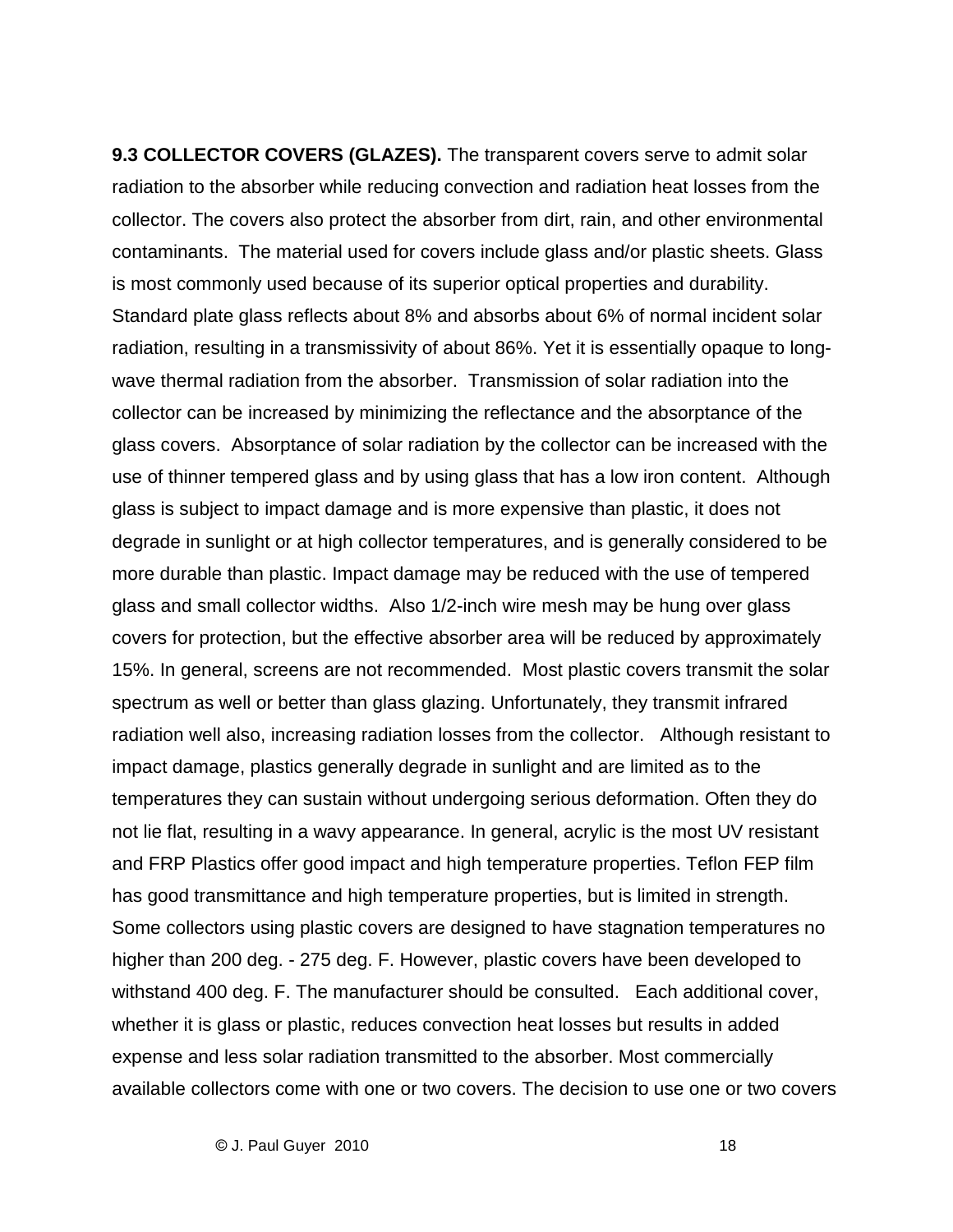depends on the type of absorber coating, the required collection temperatures, average ambient air temperature, the local wind conditions, and of course, the cost of the covers. The use of a selective surface is about equal to using one additional cover. Thus for most cases, only one glass cover is needed if the absorber has a selective coating. In fact, one study indicated that winter performance was actually reduced by the use of two glass covers with a selective surface compared to one cover with the selective surface. Two covers are generally recommended for use in Northern climates where winter ambient air temperatures are low. For flat-plate collectors used mostly for winter heating, one rule of thumb is to use one glass cover where average winter air is greater than, 45 deg. F, and two glass covers in colder climates.

**9.4 COLLECTOR INSULATION.** Insulation behind and to the side of the absorber serves to reduce conduction losses. Usually, this insulation consists of 1-6 inches of high-temperature fiberglass batting or semi-rigid board or even mineral wool. Styrofoam and urethane foams are usually not used because they may deform at high temperatures or give off gases (which may be toxic). The insulation should be separated from the absorber plate by 1/2 to 3/4 inch and have a reflective foil facing the absorber plate. If fiberglass insulation is used, it should not be typical construction grade which contains phenolic binders that may "outgas" at the stagnation temperature of the collector. In all cases, specifications should call for insulations that are not flammable, have a low thermal expansion coefficient, do not melt or outgas at collector stagnation temperatures (300 deg.  $-$  400 deg. F), and (whenever possible) contain reflective foil to reflect thermal radiation back to the absorber.

### **9.5 COLLECTOR HOUSINGS.** The housing or collector box serves to:

- Support the collector components.
- Protect the absorber and insulation from the environment.
- Reduce convection and conduction losses from the absorber.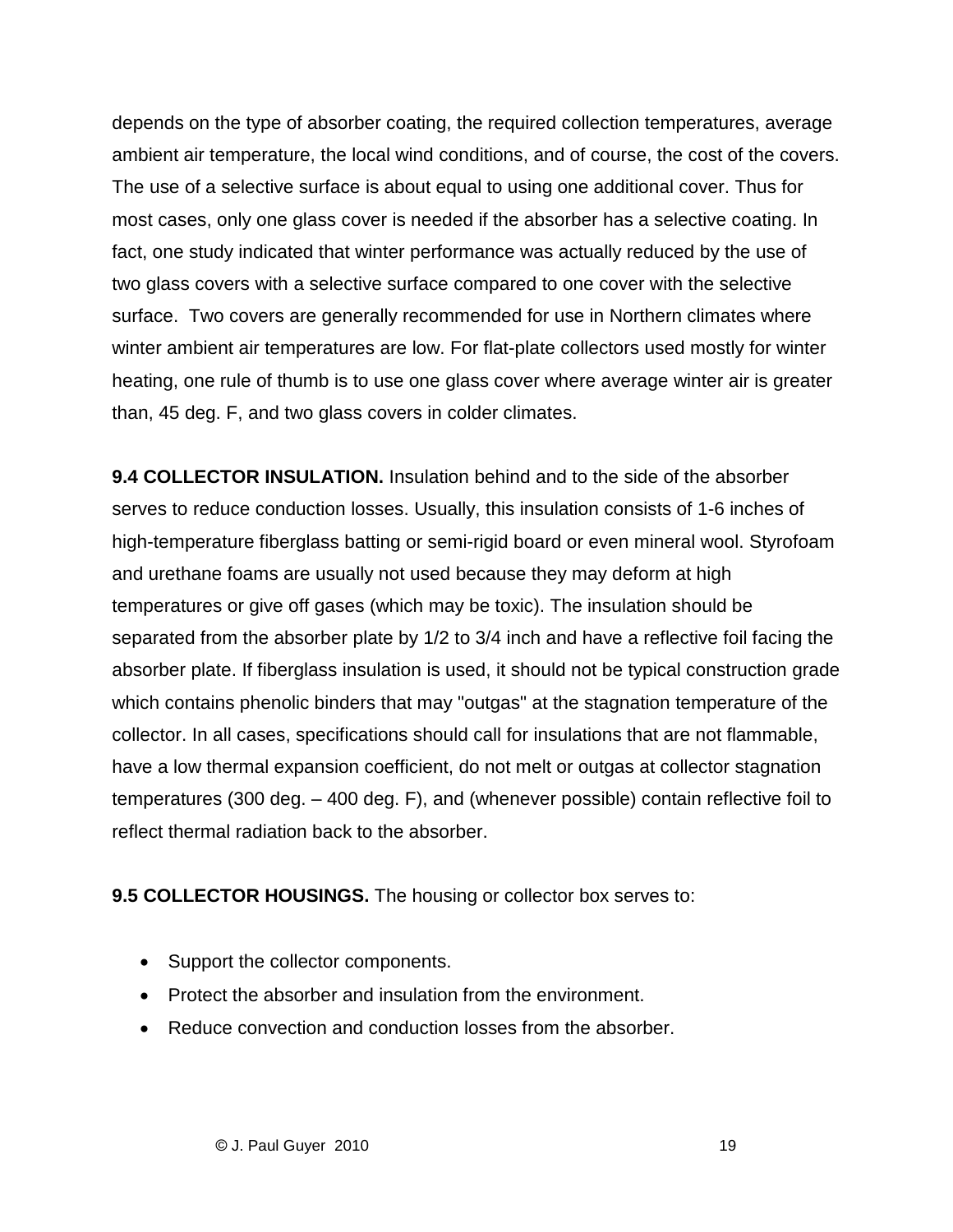Many housing designs are available on the market. They are constructed of metals, wood, plastics, concrete, and other materials. The most commonly used materials are aluminum, galvanized sheet metal, fiberglass laminates, high temperature thermoplastics, and wood. It is recommended that wood be avoided for use as a structural member, spacer, or anchor for panels due to its susceptibility to deterioration and flammability. All structural materials are suitable if properly used. However, most commercially available housings consist of a galvanized sheet metal box with an anodized aluminum frame which fits on top of the box. Some housings are designed to be integrated directly into the roof or wall structure, thus reducing construction costs. Since field labor is expensive, the collector housing should be designed such that the collector units can be quickly secured in place and connected to the external piping. Provisions should also be made for easy replacement of broken glass covers. The absorber plate should be mounted so as to be thermally isolated as much as possible from the housing.

**9.6 COLLECTOR GASKETS AND SEALANTS.** Gaskets and sealants must be carefully selected if a collector is to have a long life. Generally, the housing and the glazing have different rates of thermal expansion. Gaskets and sealants form the flexible interface between the two components and seal out moisture and other contaminants; if they fail, moisture will fog the glazing and may possibly damage the absorber coating and the insulation. These problems can drastically reduce the thermal performance of the collector. Gaskets provide flexible support and the primary weather sealant insures against moisture leakage. Desiccants are sometimes placed between the two glazings to absorb any moisture that may remain after cover installation. When selecting collector gaskets and sealants, certain material requirements must be kept in mind. The gaskets and seals must:

- Withstand significant expansion and contraction without destruction.
- Adhere effectively to all surfaces.
- Resist ultraviolet degradation.
- Resist outdoor weathering.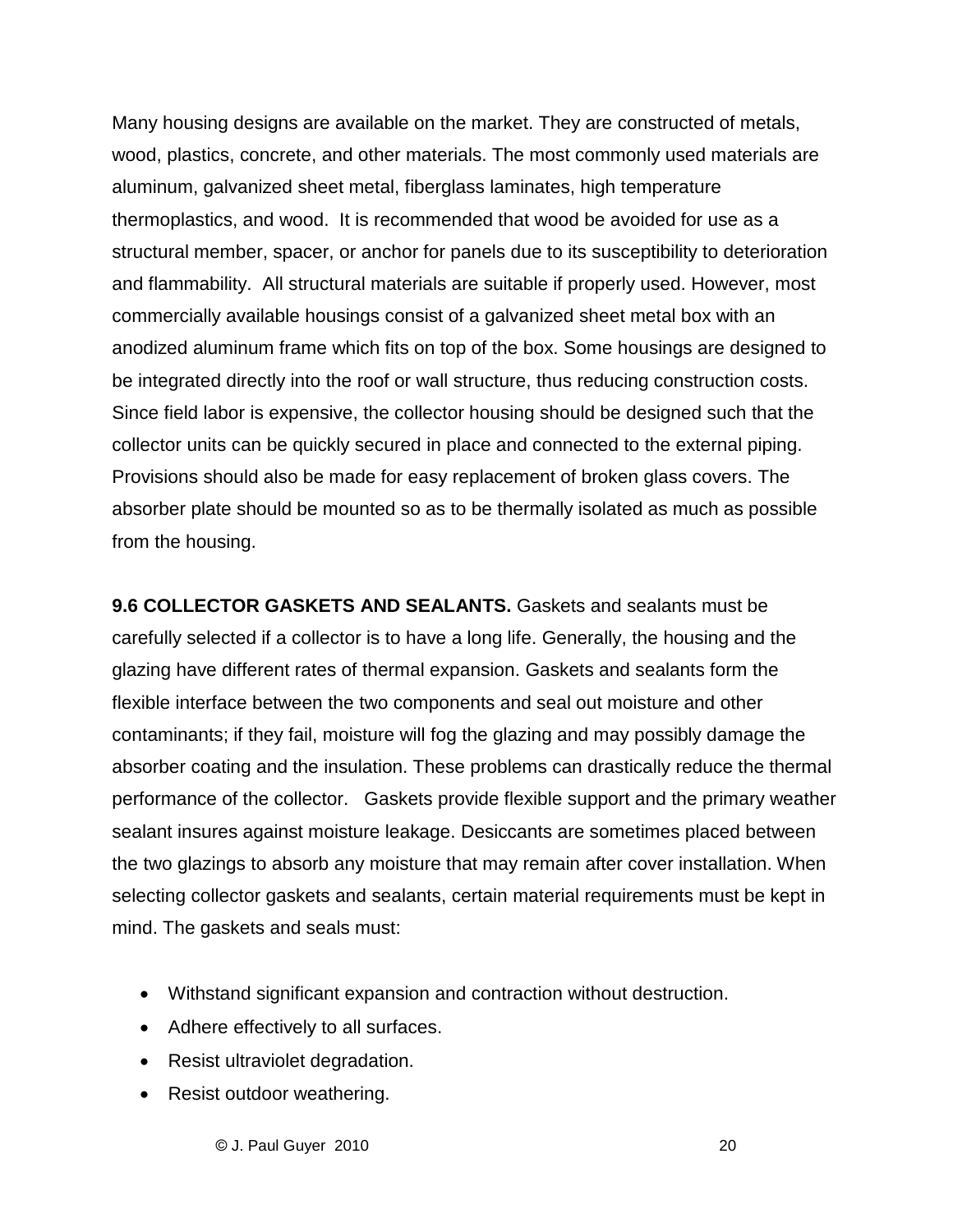- Not harden or become brittle.
- Withstand temperature cycling from -30 deg. to <sup>400</sup> deg. F.
- Not outgas at high temperatures.

Silicone sealants have exceptional weathering resistance and have received widespread use for many years.

**9.7 COLLECTOR FLUIDS - CORROSION AND FREEZE PROTECTION.** The choice of which collector fluid to use is important because this is the life-blood of the system. The cheapest, most readily obtainable, and thermally efficient fluid to use is ordinary water. However, water suffers from two serious drawbacks - it freezes and it can cause corrosion. Therefore, the choice of collector fluid is closely linked to the type of solar system, the choice of components, future maintenance, and several other factors which will be discussed in this section. Implicit in this discussion is the use of a fluid other than air as the collector fluid. An air solar system doesnot suffer from corrosion or freezing effects, but its low density and heat capacity require the use of fans and large ducts, large storage volumes, and is generally not suitable for domestic water heating. The remainder of this section applies to liquid solar systems. Generally the heat transfer fluid must be nonionic, high dielectric, nonreactive, noncorrosive, nonflammable and stable with temperature and time. If the fluid is toxic it may be used only in systems specially designed for it. The National Bureau of Standards (1980), Ref - DOE Solar Heating Materials Handbook, has proposed the following criteria to reduce the risk of fire in the use of solar heat transfer fluids: The flash point of the liquid heat transfer fluid shall equal or exceed the highest temperature determined from below:

 A temperature of 50 deg. above the design maximum flow temperature of the fluid in the solar system; or (1) A temperature 200 deg. F below the design maximum no-flow temperature of the fluid attained in the collector provided the collector manifold assembly is located outside of the building and exposed to the weather and provided that relief valves located adjacent to the collector or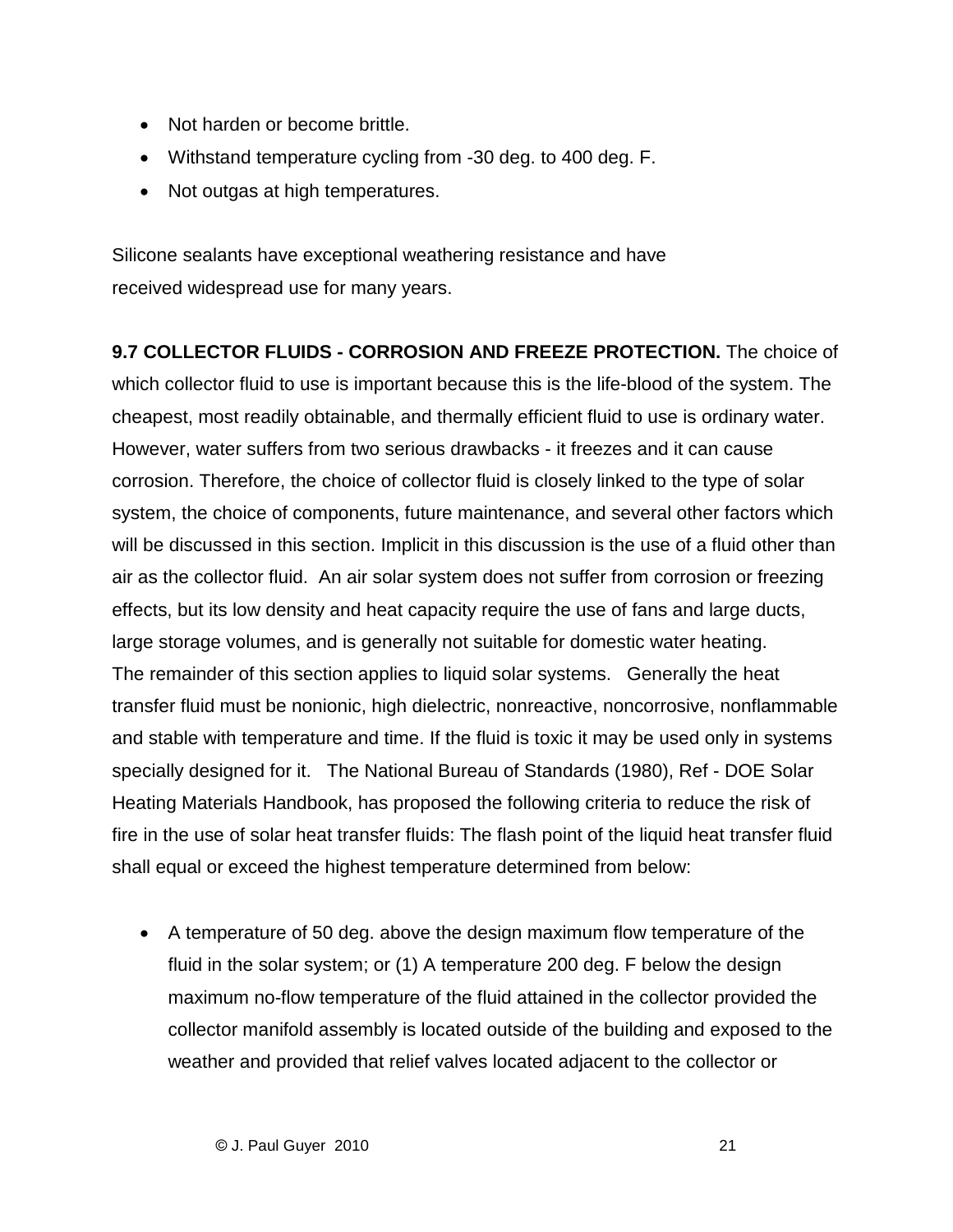collector manifold do not discharge directly orindirectly into the building and such discharge is directed away from flames and ignition sources; or,

- The design maximum no-flow temperature of the fluid in all other manifold and relief valve configurations;
- 100 deg. F.

If there is no danger of freezing and the collector loop consists of all copper flow passages, then ordinary water would be the choice for collector fluid. If freezing conditions are encountered, there are a number of designs that should be considered before it is decided to use a heat transfer oil or antifreeze mixture. These freeze protection schemes are summarized:

**9.7.1 DRAIN DOWN OR DRAIN BACK METHOD** - The water in the collector is drained out of the system, or into a tank near the collector, or into the main storage tank when temperatures in the collector approach freezing. This scheme requires automatic valves to dump the water and purge air from the system. Often a larger pump will be required to overcome the system head and re-prime the collectors. A way to avoid automatic (solenoid) valves is to drain the collectors whenever the pump shuts off.This still requires a larger pump. Three-way valves exist that can use city water pressure to reprime the system; otherwise pumps must be used. Some drainback systems only drain the water to a small tank near the collectors thus requiring only a small additional pump. Heat exchangers may be required to separate potable water from nonpotable water.

**9.7.2 HEAT TAPES** - Electric resistance heat tapes are thermostatically activated to heat the water. This scheme requires extra energy and is not completely reliable. Insertion of heat tapes into preconstructed collectors may be difficult.

through the collectors until the freezing condition is over. The only extra component **9.7.3 RECIRCULATION METHOD** - In this method the control system merely turns on the pump if freezing approaches. In this way, warm water from storage circulates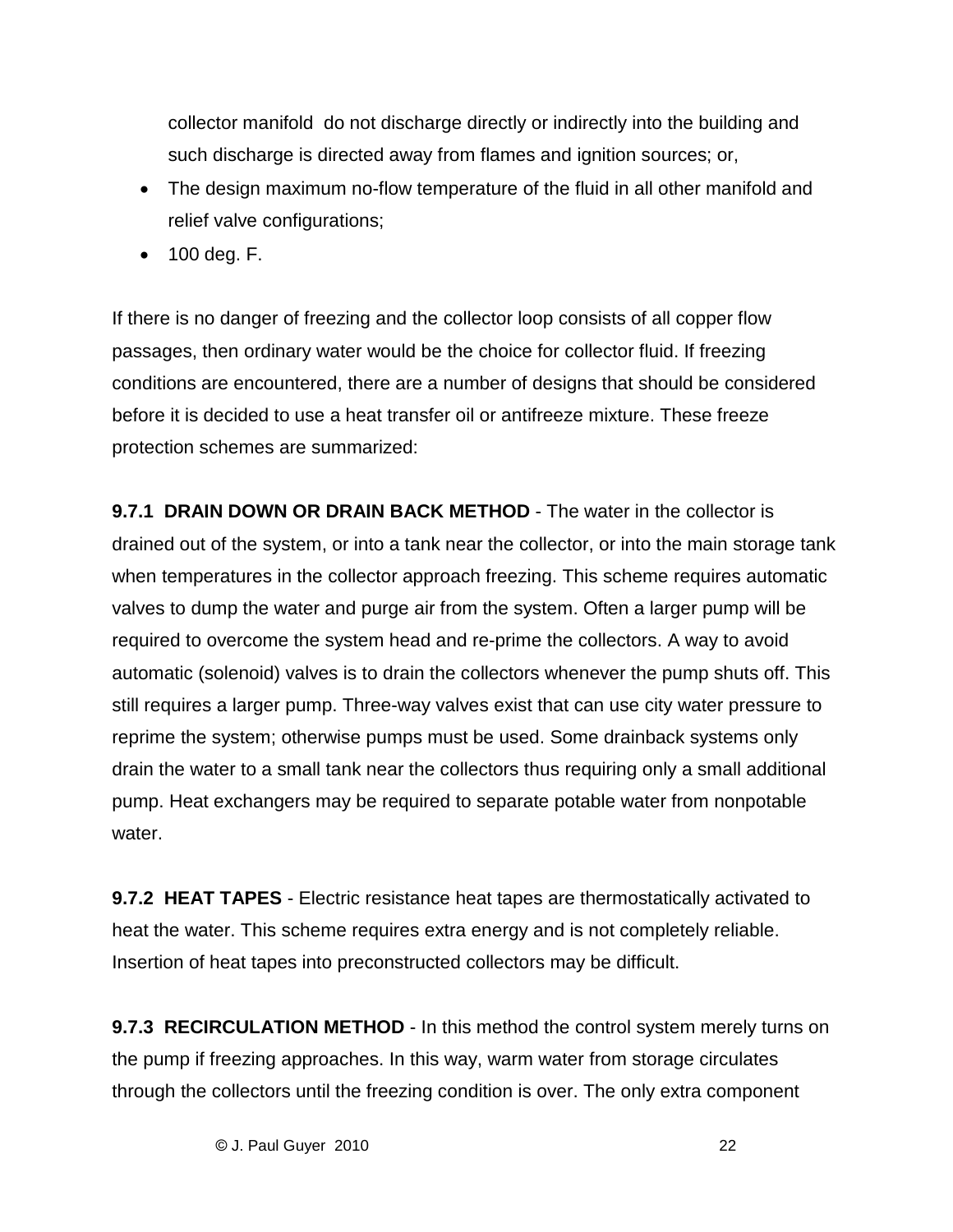needed is a freeze sensor on the collector. However, by circulating heated water, the capacity of storage decreases and less is available the following day. This method is probably the most reliable of the three since it does not depend on additional electrical valves or heating tape, provided that back up power is available to operate pumps in the event of power failure. If the preceding methods are not acceptable or if the choice of water is not acceptable due to concern about corrosion, then a heat transfer fluid must be used. The heat transfer fluid must be used with a heat exchanger in a "closed--loop" configuration. If the heat transfer fluid is toxic or non-potable (such as antifreeze) then a double-walled heat exchanger must be used for protection. It is difficult to estimate the most cost effective freeze protection method. Some studies have shown that for many areas in the U.S., the recirculation method is best particularly where freezing days are few in number. It tends to have the lowest capital cost and energy use cost. However, all the methods except heat transfer fluids rely on the presence of electricity to operate. A simultaneous electrical failure and freezing condition would result in potential failure of the systems. An exception is that new thermally actuated draindown valves are becoming available to replace the sometimes troublesome solenoid valves. Therefore, the absolute safest system would be the nonfreezing heat transfer fluids and these might be considered for the very cold parts of the country (Boston, Chicago, etc.). Each potential project should be considered individually using local weather criteria, freeze protection capital costs, additional energy to run the system, reliability, maintenance, and type of system as the criteria. Often a detailed computer simulation would be required to choose. However, any of the methods will provide some degree of protection. If heat transfer fluids are selected for corrosion or freeze protection, the following paragraphs discuss pertinent criteria.

Most heat transfer fluids contain some degree of toxicity. To minimize the probability of contamination of potable water systems the following items should be addressed:

© Assurances to preclude the possibility of cross connection of potable water piping with heat transfer fluid piping. The use of tags, color coding, different pipe connections, etc, are suggestions.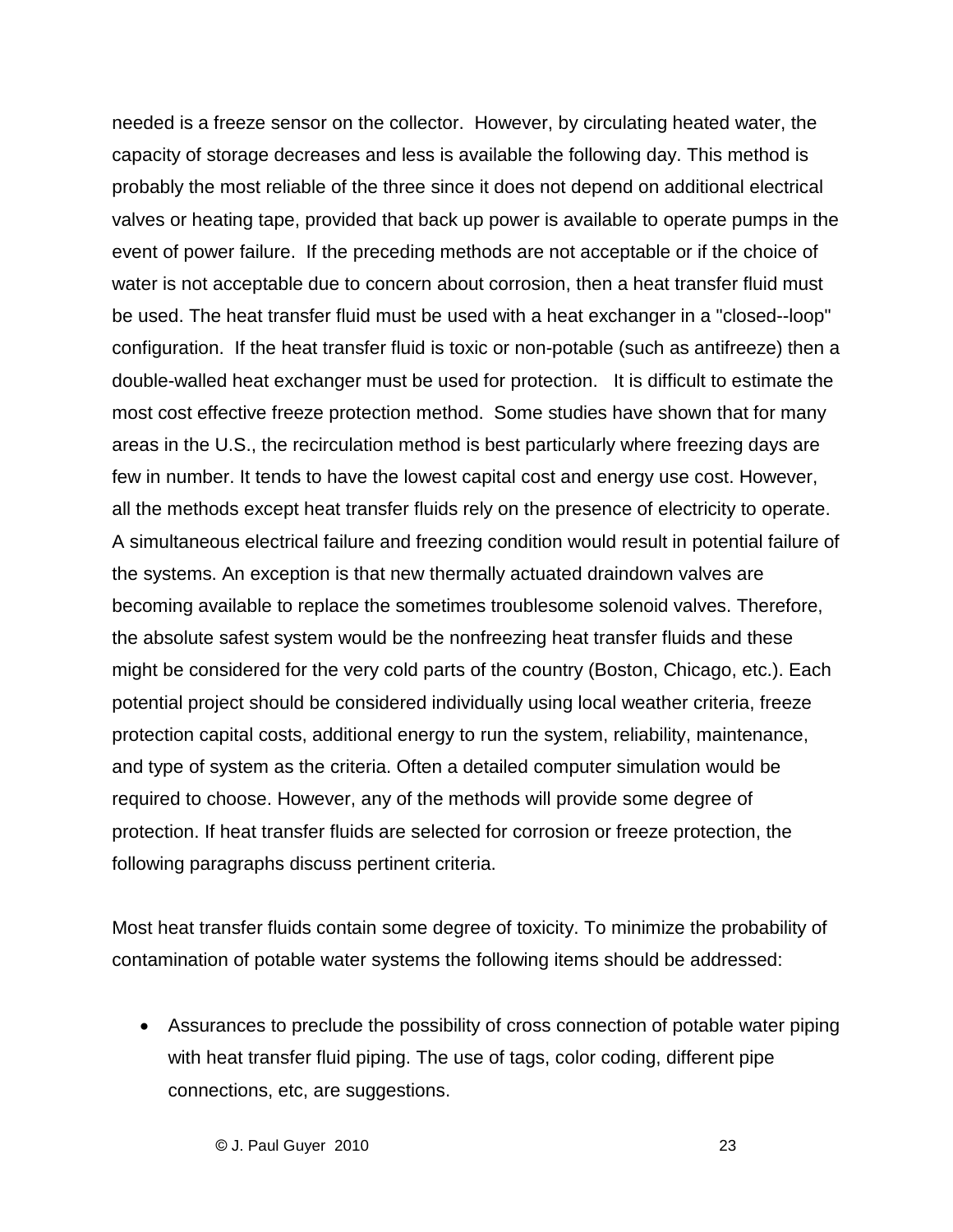- Hydrostatic testing of system to find leaks.
- Color indicators in heat transfer fluid to find leaks.
- Safe designs for heat exchangers.
- Determine toxicity classification of heat transfer fluids.

**9.7.4 CORROSION.** Before heat transfer fluids are discussed, a review of basic corrosion theory is in order. The two types of corrosion which cause the most damage in solar systems are galvanic and pitting corrosion.

Galvanic corrosion is a type of corrosion which is caused by an electrochemical reaction between two or more different metals in contact with each other. A chemical reaction between the metals causes a small electrical current which erodes material from one of the metals. Solar energy systems generally contain a number of different metals such as aluminum, copper, brass, tin, and steel. This makes the solar system a prime candidate for galvanic corrosion. If the dissimilar metals are physically joined or if they are contacted by a common storage or heat-transfer fluid, the possibility of galvanic corrosion becomes much greater.

Pitting corrosion is a highly localized form of corrosion resulting in deep penetration at only a few spots. It is one of the most destructive forms of corrosion because it causes equipment to fail by perforation with only a very small weight loss. When heavy metal ions such as iron or copper plate on a more anodic metal such as aluminum, a small local galvanic cell can be formed. This corrosion spot or "pit" usually grows downward in the direction of gravity. Pits can occur on vertical surfaces, although this is not as frequent. The corrosion pits may require an extended period (months to years) to form, but once started they may penetrate the metal quite rapidly. Heavy metal ions can either come as a natural impurity in a water mixture heat transfer fluid or from corrosion of other metal parts of the solar system. Pitting corrosion has the same mechanism (concentration cell) as crevice corrosion thus it can also be aggravated by the presence of chloride or other chemicals which can be part of the water mixture or a contaminant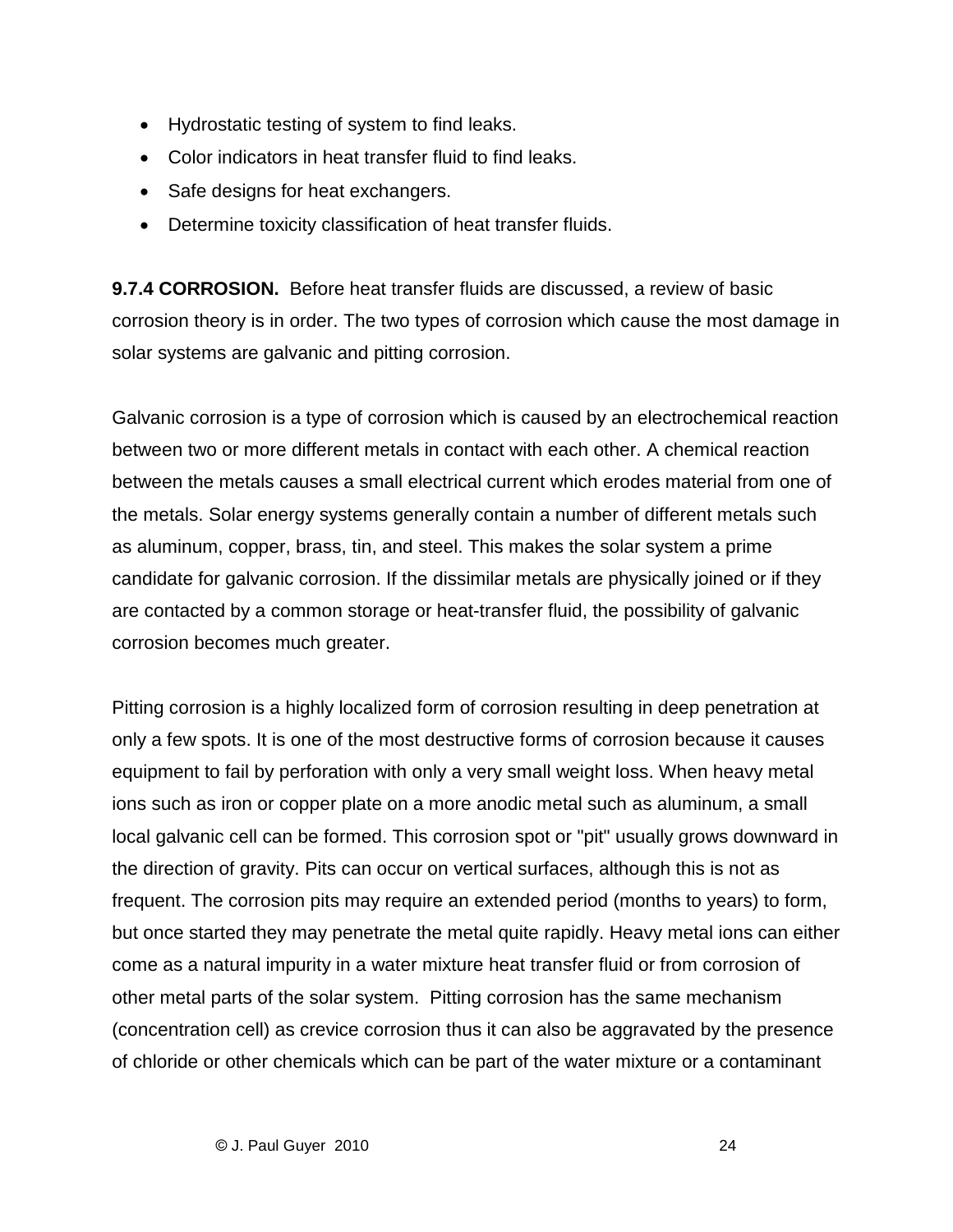from solder fluxes. Aluminum is very susceptible to pitting corrosion, while copper generally is not.

There are several preventive measures which will eliminate or at least minimize galvanic and pitting corrosion in collector systems which use an aqueous collector fluid. The best method to prevent galvanic corrosion is to avoid using dissimilar metals. Where this is not possible or practical, the corrosion can be greatly reduced by using nonmetallic connections between the dissimilar metals, thus isolating them. Galvanic protection in the form of a sacrificial anode is another method of protecting the parent metals. Also, use of similar metals reduces the problems of fatigue failure caused by thermal expansion. Pitting corrosion is essentially eliminated if copper absorber plates are used. Corrosion inhibitors can minimize pitting corrosion in aluminum absorbers. The types of heat transfer fluids available may be divided into two categories, nonaqueous and aqueous. Silicones and hydrocarbon oils make up the nonaqueous group, while the aqueous heat transfer fluids include untreated potable (tap) water, inhibited-distilled water, and inhibited glycol/water mixtures. The potable tap water and inhibited distilled water do not, of course, offer freeze protection.

**9.7.5 SILICONE FLUIDS.** Silicone heat transfer fluids have many favorable properties which make them prime candidates for collector fluids. They do not freeze, boil, or degrade. They do not corrode common metals, including aluminum. They have excellent stability in solar systems stagnating under 400 deg. F. Silicone fluids are also virtually nontoxic and have high flash and fire points. Current evidence indicates that silicone fluids should last the life of a closed-loop collector system with stagnation temperatures under 350 deg. - 400 deg. F. The flash point is fairly high, 450 deg. F, but since the HUD standards state that heat transfer fluids must not be used in systems whose maximum stagnation temperature is less than 100 deg. F lower than the fluid's flash point, this limits most silicone oils to systems with a maximum temperature of 350 deg. F or less. Also silicones do not form sludge or scale, so system performance does not decrease with time. The main drawback of silicone fluids is their cost. As with hydrocarbon oils, the lower heat capacity and higher viscosity of silicone fluid requires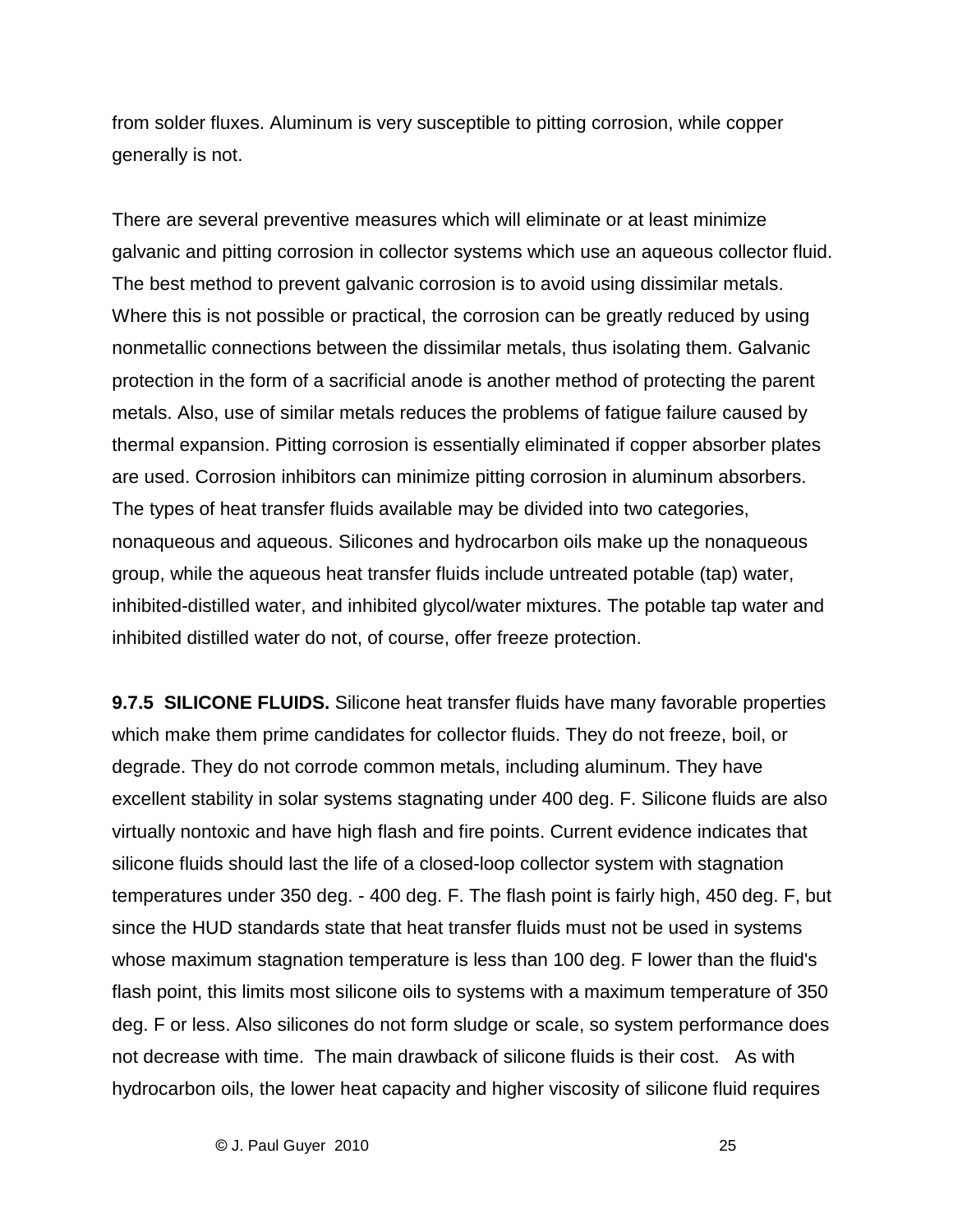larger diameter and more expensive piping. Due to the higher viscosity, larger pumps will be required and subsequent higher pumping costs. One other problem with silicone fluids is the seepage of fluid at pipe joints. This problem can be prevented by proper piping installation and by pressurizing the system withair to test for leaks. There have also been reports of seepage past the mechanical seals of circulating pumps. The use of magnetic drive or canned wet rotor pumps when available in the proper size is a method of avoiding mechanical seal leakage. Silicones have the advantage of lasting the life of the system with little maintenance. While this helps minimize operating expenses, the initial cost of silicones is markedly higher than that of other available heat transfer fluids. However, the high initial cost of silicone heat transfer fluid may be less than the savings that result from minimum maintenance and no replacement of collector fluid. The use of silicone fluid allows absorbers with aluminum fluid passages to be used without fear of corrosion. The savings gained from the use of aluminum absorbers as opposed to copper absorbers could be substantial.

**9.7.6 HYDROCARBONS.** Hydrocarbon oils, like silicones, also give a long service life, but cost less. They are relatively noncorrosive, nonvolatile, environmentally safe, and most are nontoxic. They are designed for use in systems with lower operating temperatures, since some brands break down at higher temperatures to form sludge and corrosive organic acids. Typical closed-cup flashpoints run from 300 deg. F to 420 deg. F, but the fluids with higher flashpoints have a higher viscosity. The HUD bulletin on minimum property standards for solar heating systems recommends a closed-cup flashpoint 100 deg. F higher than maximum expected collector temperatures. Unsaturated hydrocarbons are also subject to rapid oxidation if exposed to air, necessitating the use of oxygen scavengers. Some hydrocarbons thicken at low temperatures and the resultant higher viscosity can cause pumping problems.

Newer hydrocarbons are being developed which do not harm rubber or materials of construction, since this has been a problem with hydrocarbons. In general, they cannot be used with copper, as it serves as a catalyst to fluid decomposition. The thermal conductivity of hydrocarbons is lower than that of water, although the performance of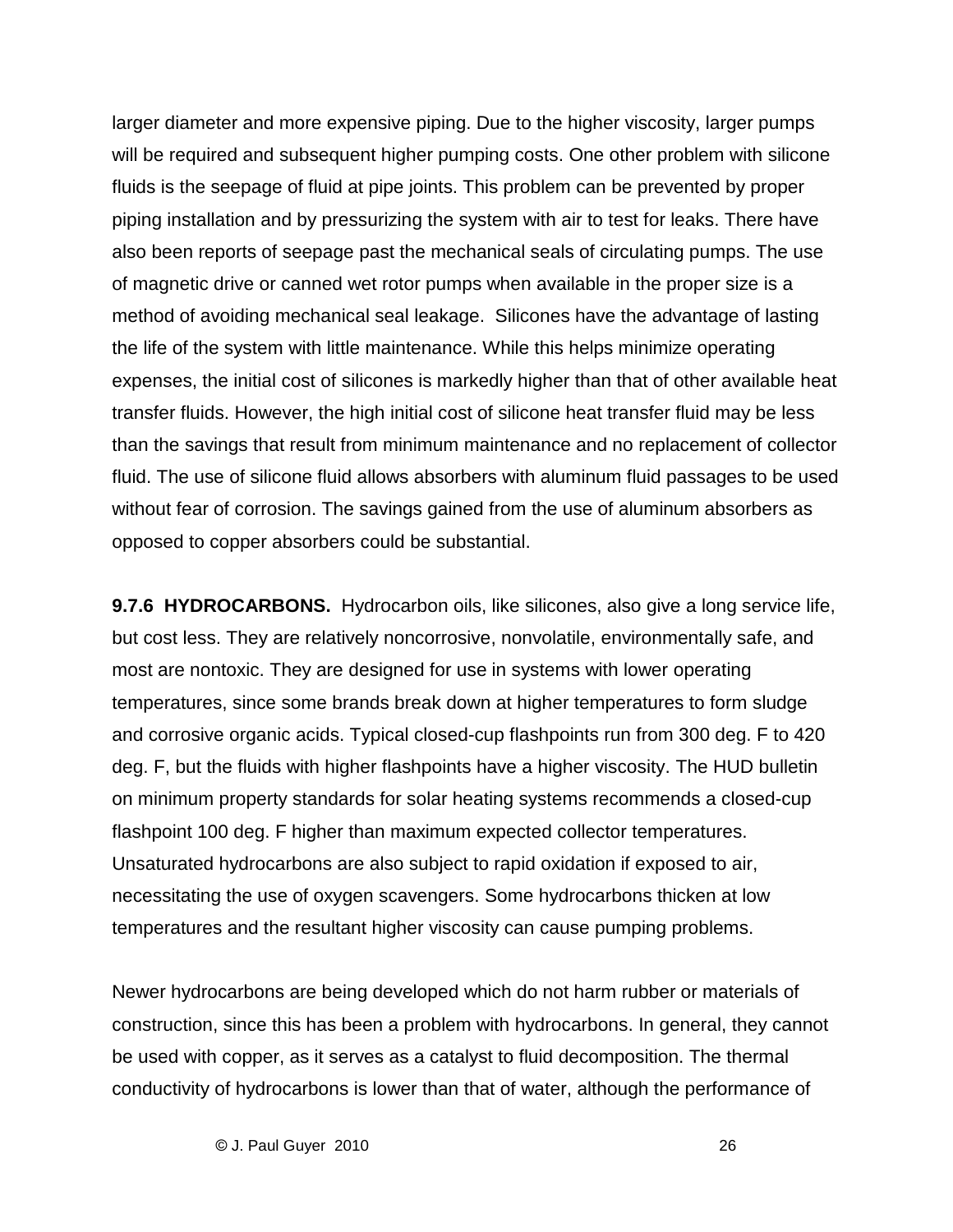some brands is much better than others. A typical liquid collector of 500 ft<sup>2</sup> plus the piping to and from storage will require from 20 to 30 gallons of collector fluid. The lower heat capacity and higher viscosity of these oils will also require larger diameter pipe, increasing materials costs further. If hydrocarbon fluids are used, the additional capital cost should be compared with expected savings due to lower maintenance costs. The use of aluminum absorbers rather than copper absorbers will also result in substantial savings.

**9.7.7 DISTILLED WATER.** Distilled water has been suggested for use in solar collectors since it avoids some of the problems of untreated potable water. First, since the distillation process removes contaminants such as chlorides and heavy metal ions, the problem of galvanic corrosion, though not completely eliminated, should be alleviated. However, distilled water is still subject to freezing and boiling. For this reason, an antifreeze/anti-boil agent such as ethylene glycol is often added.

**9.7.8 WATER-ANTIFREEZE.** Nonfreezing liquids can also be used to provide freeze protection. These fluids are circulated in a closed loop with a double wall heat exchanger between the collector loop and the storage tank. Water/antifreeze solutions are most commonly used because they are not overly expensive. Ethylene and propylene glycol are the two most commonly used antifreezes. A 50-50 water/glycol solution will provide freeze protection down to about -30 deg. F, and will also raise the boiling point to about 230 deg. F. The use of water/glycol solution presents an additional corrosion problem. Water glycol systems will corrode galvanized pipe. At high temperatures glycols may break down to form glycolic acid. This breakdown may occur as low as 180 deg. F and accelerate at 200 deg. F. This acid corrodes most all metals including copper, aluminum, and steel. The rate of glycol decomposition at different temperatures is still a subject of uncertainty. The decomposition rate of glycol varies according to the degree of aeration and the service life of the solution. Most water/glycol solutions require periodic monitoring of the pH level and the corrosion inhibitors. The Ph should be maintained between 6.5 and 8.0. Replacement of the water/glycol solution may be as often as every 12-24 months or even sooner in high temperature systems. If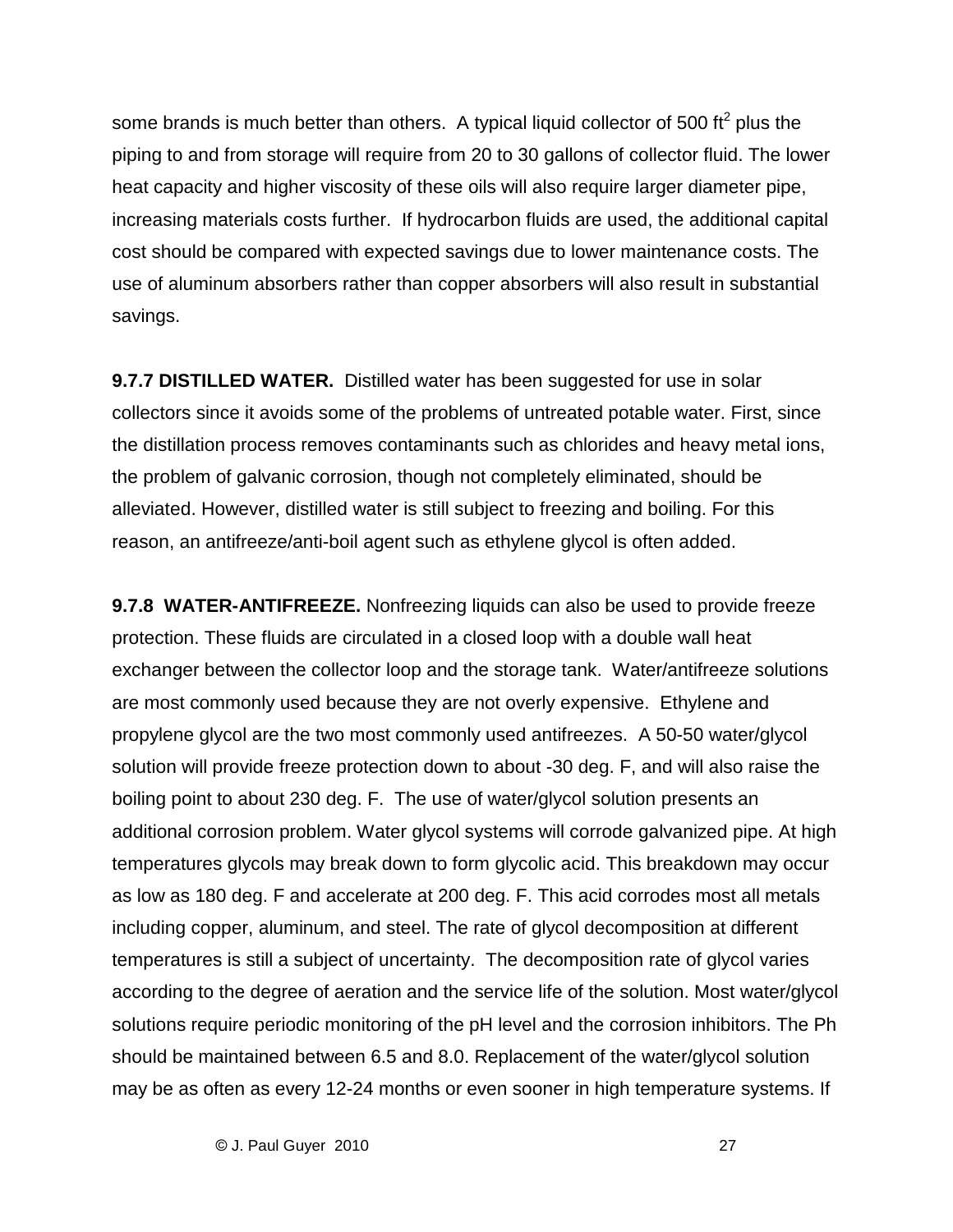these solutions are used in the collector loop, the seller should specify the expected life of the solution and the amount of monitoring required. The cost of periodic fluid replacement and monitoring should be considered in the economic analysis. Since glycol-water mixtures do require a lot of maintenance (and since users can be quite negligent) it is recommended that glycols not be used in family housing solar heating and DHW systems, and that glycol-water solutions be reserved for use in large-scale installations which have regular maintenance schedules and where the high cost of silicone oils would be prohibitive.

**9.8 COLLECTOR CONNECTIONS.** Water flow through non-horizontal collectors should always be against gravity, except in trickle-type collectors. Usually this means water inlet to the collector at the bottom, and outlet at the top. Care must be taken so that equal flow goes to all collectors. If the pipe manifold pressure drop is large, then end collectors will get little flow. The design most usually used is one in which the collectors are connected in parallel. This results in low pressure drop and high efficiency of each collector. A series hookup results in the highest temperature and the highest pressure drop but lowest collector efficiency. Higher temperatures than in the parallel arrangement may be obtained with parallel-series connections, but at the expense of reduced efficiency and greater cost. These high temperatures are not usually required for hot water and space heating.

### **10. OTHER CONSIDERATIONS**

**10.1 ARCHITECTURAL.** Solar collector arrangements should be studied to facilitate blending collector panels into the architecture of new or existing buildings. Shade trees must be so located as not to cast shadows on the collector. Other structures such as chimneys which can cast shadows should be carefully located to avoid shading of the collector. Experience of Florida installers indicates that if collectors are placed directly on the roof, the life of asphalt shingles under the collector may be reduced by up to 50%. This suggests that a small space should be left between the collector and the roof, or the collector should be built into the roof. In the latter case, the design must provide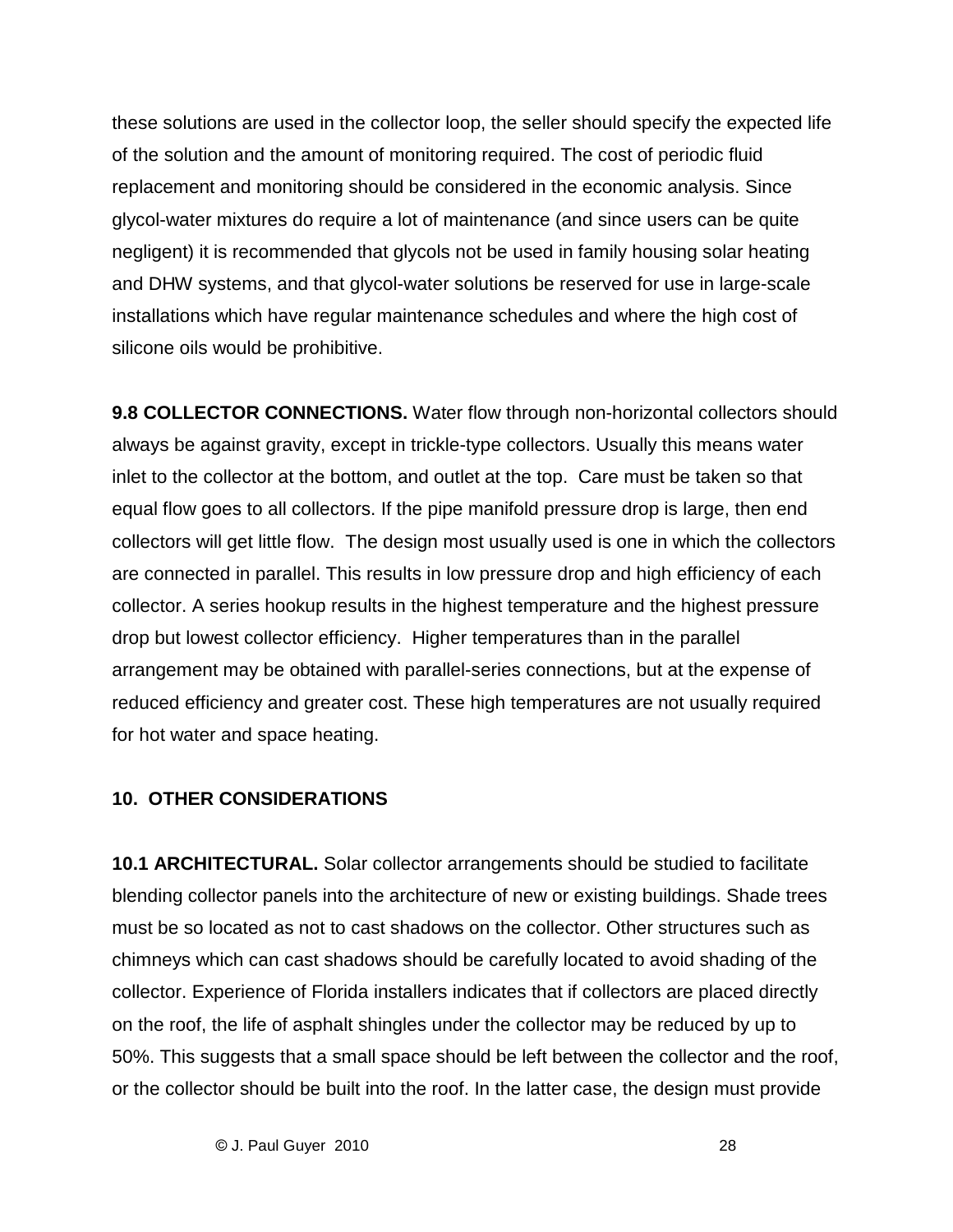for simple glass replacement. A space between collector and roof allows for snow to fall through rather than accumulate.

**10.2 REDUCTION OF HEAT LOSSES.** Reduction of heat losses is usually one of the most important steps in the design of a solar space conditioning system. It almost always costs less to super-insulate a building to reduce losses than to provide additional solar collector area to provide the extra heat. Installing 12 or more inches of insulation in the attic, insulating existing walls by injecting nonflammable foam (one manufacturer claims 30% reduction in total heat loss at cost \$1.00/ft<sup>2</sup> floor area), multiple glazing, and weatherstripping should all be evaluated for cost effectiveness versus a larger solar system. If the solar-augmented system is found to be cost competitive with a conventional system on a life cycle cost basis, then the cost effective amount of insulation will be the same for both the solar and conventional systems. Thus the solar system should not be charged for the cost of insulating the house.

**10.3 MAINTENANCE AND ACCESSIBILITY.** Systems should be designed for minimum maintenance. Maintenance of glass will be minimized if vandalism can be reduced. Collectors of flat-roofed buildings may be shielded from the ground by a skirt around the roof perimeter. Locating the collector in the backyard area of residences rather than on a street-facing roof reduces probability of vandalism. Double strength glass for top surface can be used in hail areas, and also provides protection from small stones. Still more protection is offered by a screen of 0.5-inch mesh stretched several inches above the collectors, but with some loss in collector efficiency (15%). Generally mesh screens are not recommended. Collectors and mounts must withstand expected wind and snow loads. Collector design should allow for rapid replacement of glass covers. Pumps, pipes, and controls should be reasonably accessible to allow repairor replacement. Water pumps should be located so that leakage does not cause serious damage. As solar designs move from theory to practice, knowledge of reliability, durability, and maintainability is desired to achieve maximum system performance. The list of "lessons learned" can be used as a pre-design checklist as well as a guide for a preventative maintenance program.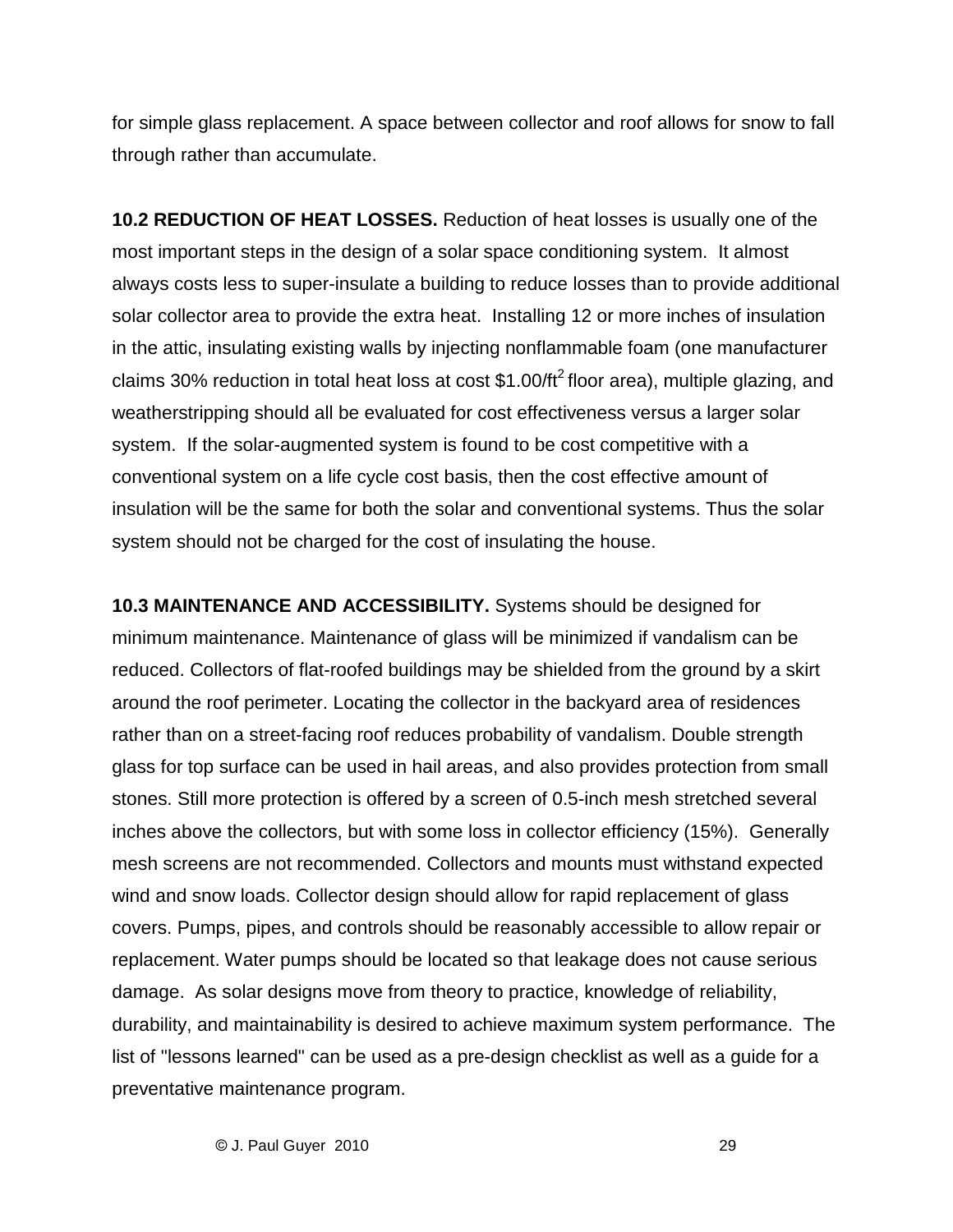# **QUIZ**

# **An Introduction to Solar Cooling Systems**

1. \_\_\_\_\_\_\_\_\_\_\_\_ cooling is the most commonly used method of solar cooling.

- a. Stirling-cycle
- b. Evaporative
- c. Adsorption
- d. Absorption

2. In a/an \_\_\_\_\_\_\_\_\_\_\_\_\_ system the shaft power produced by a heat engine drives the compressor in a conventional vapor compression-type cooling machine.

- a. lithium bromide
- b. ammonia and water
- c. Carnot
- d. Rankine

3. Permissible generator temperatures for a water-cooled lithium bromide system range from \_\_\_\_\_\_\_\_\_\_\_\_\_\_\_\_deg. F.

- a. 120 to 160
- b. 170 to 210
- c. 220 to 240
- d. 250 to 270

4. Permissible generator temperatures for a water-cooled ammonia absorption system range from \_\_\_\_\_\_\_\_\_\_\_\_\_\_\_\_\_\_\_ deg. F.

- a. 140 to 165 b. 160 to 185 c. 185 to 200
- d. 205 to 248

5. In a Rankine cooling system, the thermal energy input to the heat engine can be from a solar collector, or from a solar collector and a fossil fuel  $\qquad \qquad$ 

- a. generator
- b. condenser
- c. combustor
- d. collector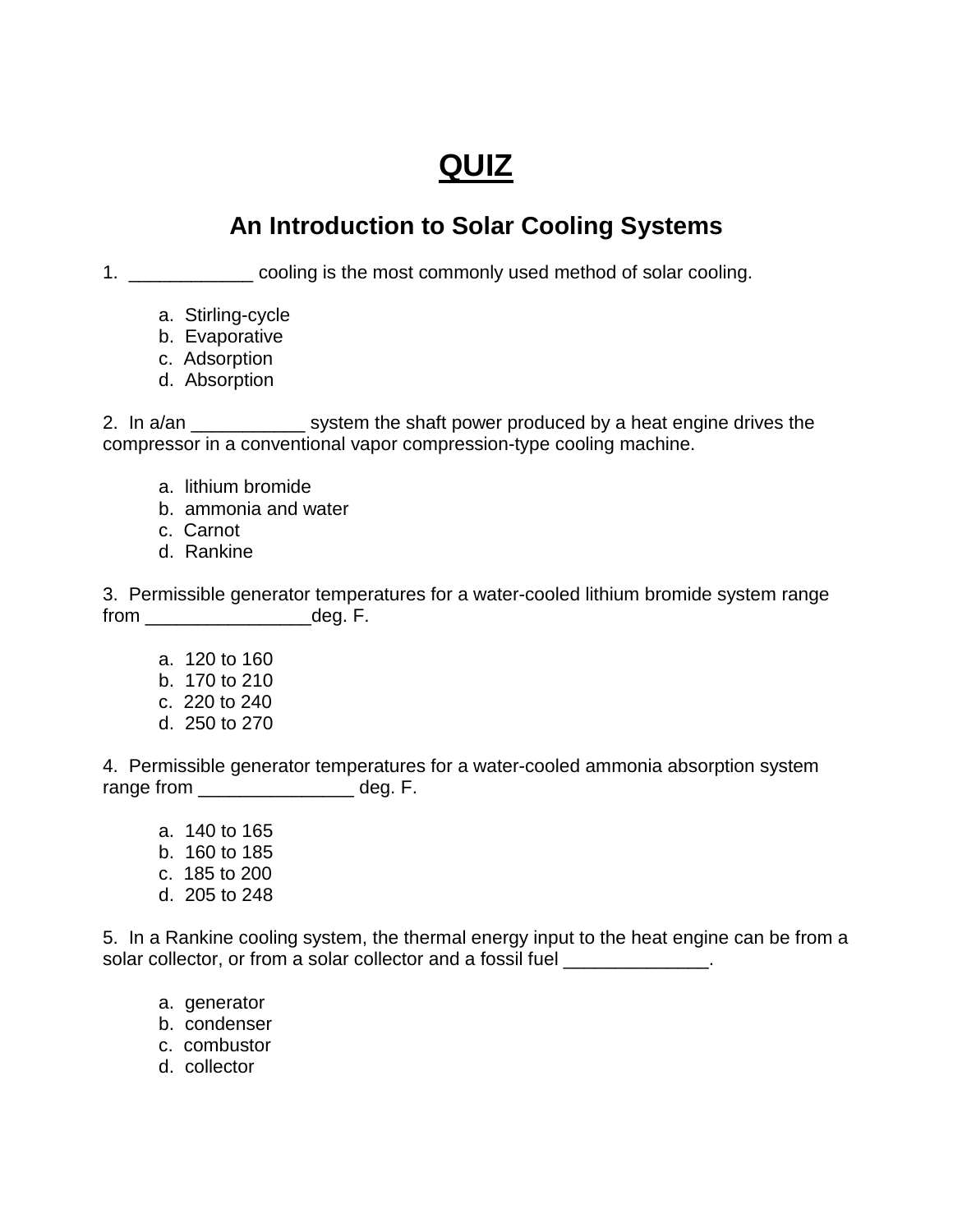6. In a \_\_\_\_\_\_\_\_\_\_\_\_\_\_ cycle heat engine the working fluid remains in the gaseous state.

- a. Stirling
- b. Brayton
- c. Both of the above
- d. Neither of the above

7. The basic concept of a desiccant cooling system is to dehumidify air with a desiccant, evaporatively cool the dehumidified air, and regenerate the desiccant with

- a. periodic recharge
- b. waste heat

\_\_\_\_\_\_\_\_\_\_\_\_\_\_\_\_\_\_.

- c. solar-derived thermal energy
- d. recirculated condensate

8. In a desiccant cooling system operating in the ventilation mode, fresh air is continually introduced into the \_\_\_\_\_\_\_\_\_ .

- a. conditioned space
- b. condenser
- c. evaporator
- d. cooling tower

9. In a desiccant cooling system operating in the recirculation mode, exhaust air from the conditioned space is \_\_\_\_\_\_\_\_\_\_\_\_\_\_\_\_\_\_\_\_\_\_ .

- a. reconditioned and returned to the space
- b. wasted to the atmosphere
- c. used to reheat the condenser
- d. used to cool the evaporator

10. Solar collector areas for heat engine systems are \_\_\_\_\_\_\_\_\_\_\_ the areas for absorption cooling systems due to the thermal efficiency of the heat engine.

- a. either larger or smaller than
- b. the same as
- c. smaller than
- d. larger than